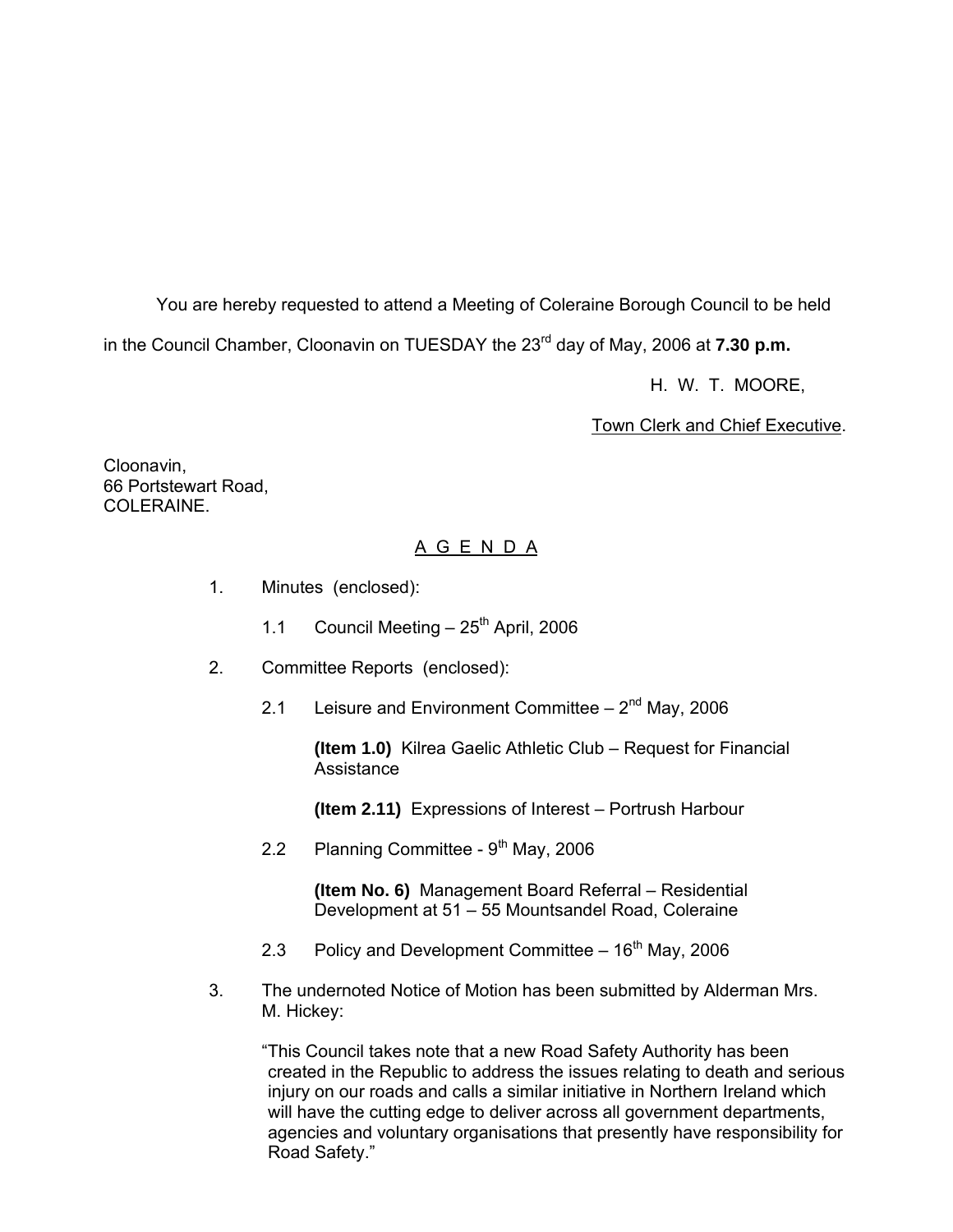4. The undernoted Notice of Motion has been submitted by Councillor B. Leonard:

 "This Council agrees to apply, at its Annual General meeting on the 5<sup>th</sup> June, 2006, the d'Hondt system to all appointments to Mayor, Chairs, Deputy Mayor and Deputy Chairs, internal Council Committees and appointments to 'other bodies'.

- 5. Consultation List (enclosed)
- 6. Correspondence, including inter alia:
	- (i) Letter dated  $21^{st}$  April, 2006 from the Northern Ireland Housing Executive regarding the Review of Public Administration (enclosed)
	- (ii) Letter dated  $16<sup>th</sup>$  May, 2006 from the Parliamentary Under-Secretary of State in reply to Council's letter regarding the withdrawal of Arts Council Funding from the Riverside Theatre (enclosed)
- 7. Documents for Sealing

## **Enclosed for Information:**

- (i) Minutes of the Northern Health and Social Services Council dated  $5<sup>th</sup>$  April, 2006
- (ii) North Coast Waste Water Treatment Works Water Service Progress Update – April 2006
- (iii) Special Council Briefing Report Northern Ireland Code of Local Government Conduct  $-19^{th}$  April, 2006
- (iv) Special Council Briefing Report Quarry Products Association of Northern Ireland (QPANI) –  $2^{nd}$  May, 2006
- (v) Special Council Briefing Report Coleraine Borough Council Equality Scheme –  $16<sup>th</sup>$  May, 2006

To: Each Member of Council. 19th May, 2006.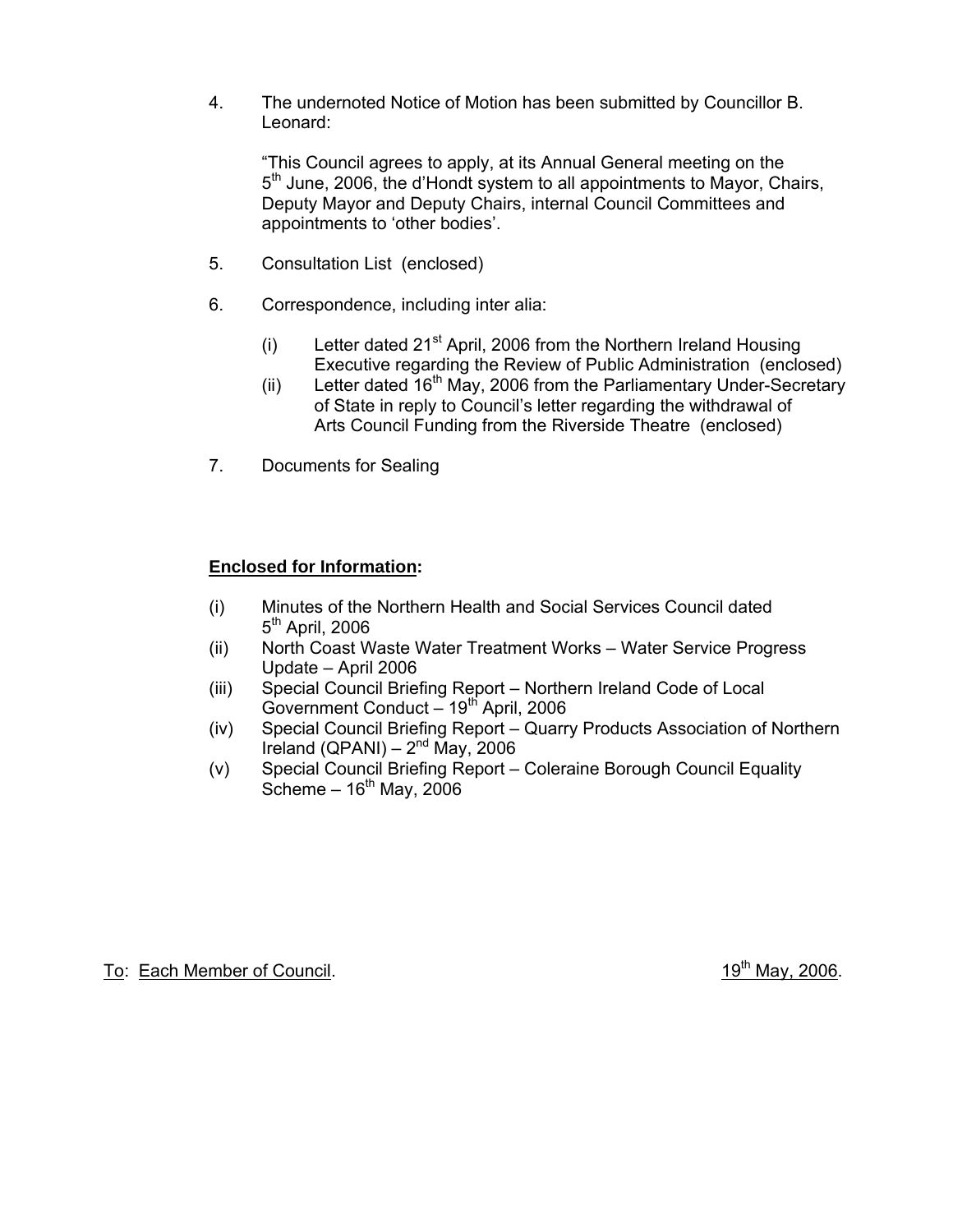## **COUNCIL MEETING**

 Minutes of proceedings of Coleraine Borough Council held in the Council Chamber, Cloonavin on Tuesday, 25<sup>th</sup> April, 2006 at 7.30 p.m.

| <b>Convened:</b>           | As per Notice attached                                                                                                                                                                                                                       |                                                                                                                                           |
|----------------------------|----------------------------------------------------------------------------------------------------------------------------------------------------------------------------------------------------------------------------------------------|-------------------------------------------------------------------------------------------------------------------------------------------|
| Present:                   | The Mayor, Councillor T. J. Deans, in the Chair                                                                                                                                                                                              |                                                                                                                                           |
|                            | The Deputy Mayor, Alderman M. T. Hickey (Mrs.)                                                                                                                                                                                               |                                                                                                                                           |
|                            | <b>Aldermen</b>                                                                                                                                                                                                                              |                                                                                                                                           |
|                            | E. T. Black (Mrs.)<br>W. T. Creelman                                                                                                                                                                                                         | D. McClarty                                                                                                                               |
|                            | <b>Councillors</b>                                                                                                                                                                                                                           |                                                                                                                                           |
|                            | C. S. Alexander (Ms.)<br>D. D. Barbour<br>J. M. Bradley<br>(Items $6.0 - 11.1$ )<br>O. M. Church (Mrs.)<br>A. S. Cole<br>E. P. Fielding (Mrs.)<br>S. Gilkinson                                                                               | N. F. Hillis<br>E. A. Johnston (Mrs.)<br>W. A. King<br>B. Leonard<br>G. L. McLaughlin<br>R. A. McPherson<br>A. McQuillan<br>R. D. Stewart |
| Officers in<br>Attendance: | Town Clerk and Chief Executive, Director of Technical<br>Services, Director of Corporate Services, Director of<br>Leisure Services, Director of Environmental Health, Head of<br><b>Administrative Services and Administrative Assistant</b> |                                                                                                                                           |

**Apologies:** Alderman McClure and Councillor Dallat

# **1.0 WELCOME**

The Mayor welcomed everyone to the meeting.

#### **2.0 MINUTES**

The minutes of the Council Meeting of 28<sup>th</sup> March, 2006 were confirmed and signed.

# **3.0 COMMITTEE REPORTS**

| 3.1 | Leisure and Environment<br>Committee | The Chairman, Councillor McLaughlin, moved<br>the adoption of the Leisure and Environment<br>Committee Report; this was duly seconded by<br>Councillor Stewart and agreed. |
|-----|--------------------------------------|----------------------------------------------------------------------------------------------------------------------------------------------------------------------------|
| 3.2 | North West '200' Committee           | The Chairman, Councillor Gilkinson, moved the<br>adoption of the North West '200' Committee<br>Report; this was duly seconded by Councillor<br>McPherson and agreed.       |
| 3.3 | <b>Planning Committee</b>            | The Chairman, Councillor Stewart, moved the                                                                                                                                |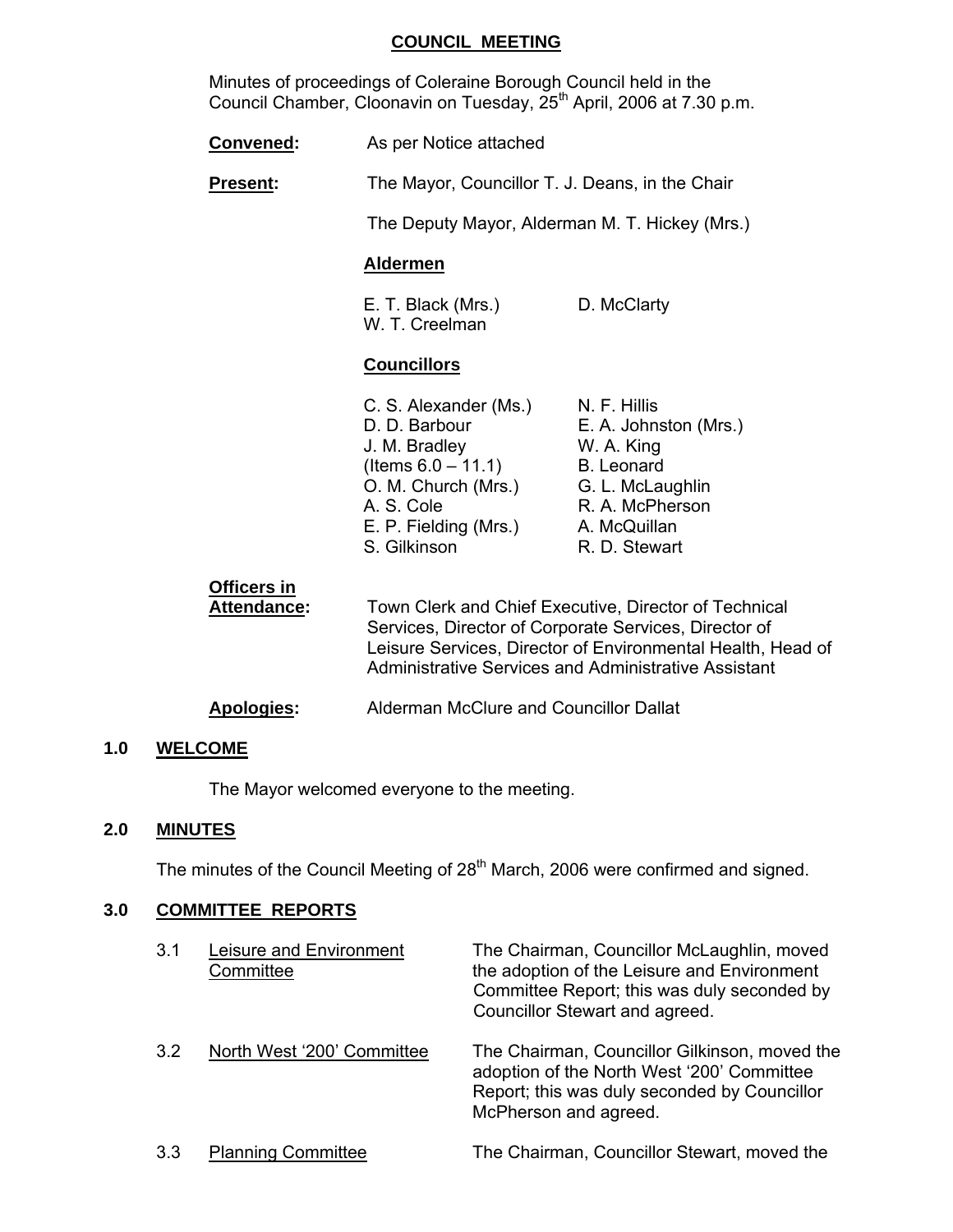adoption of the Planning Committee Report; this was duly seconded by the Deputy Mayor and agreed.

 3.4 Policy and Development The Chairman, Alderman McClarty, moved the Committee adoption of the Policy and Development Committee Report; this was duly seconded by Councillor Stewart and agreed.

# **4.0 TENDERS - PARKS MACHINERY**

Consideration was given to the report of the Director of Leisure Services (previously supplied) on tenders received for the undernoted items of parks machinery:

- $\geq 1$  x 40 HP Compact Tractor
- $\geq 2 \times 100$  HP Tractors
- $\geq 1$  x Verti-Drainer

The Director of Leisure Services elaborated on his report and it was subsequently proposed by Councillor McQuillan, seconded by Alderman Creelman and agreed that Council accept the following tenders:

 1 x 40 HP Tractor – the lowest tender that being from D. A. Forgie for the sum of £16,500.00

 2 x 100 HP Tractors – the lowest tender that being from Wilson's of Rathkenny for the sum of £37,665.00

 1 x Verti-Drainer – although not the lowest received, acceptance of the tender submitted by Cyril Johnston & Co. Ltd. for £17,696.00 as recommended by the Director of Leisure Services, for the reasons as detailed in the report, on grounds of safety and ease of use, was agreed.

## **5.0 CONSULTATION DOCUMENTS**

The following consultation papers had been received and were available for members who wished to consider making a response:

**1.** Department of Agriculture and Rural Development – Industry Consultation on New European Fisheries Fund – Draft Northern Ireland Strategic Plan

Comments due:  $19<sup>th</sup>$  May, 2006

- a. The Bamford Review of Mental Health and Learning Disability (NI):
	- (a) Forensic Services Consultation Report Comments due: 26<sup>th</sup> May, 2006
	- (b) Human Rights and Equality of Opportunity Consultation Report Comments due: 31<sup>st</sup> May, 2006
- **2.** Northern Ireland Legal Services Commission Consultation Paper on the Development of the Northern Ireland Funding Code

Comments due:  $9<sup>th</sup>$  June, 2006

**3.** Department of Education – Consultation on New Nutritional Standards for School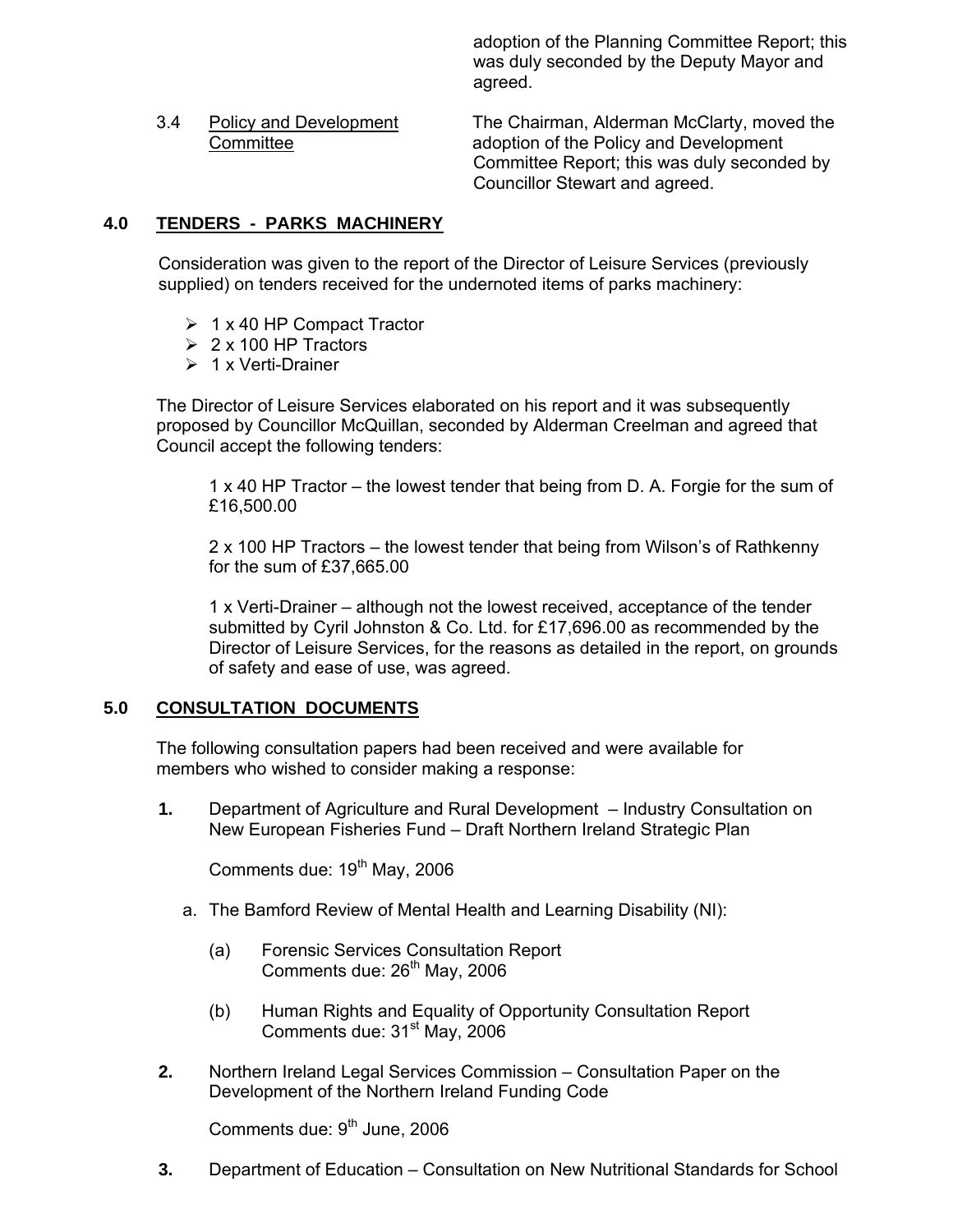Meals and Other Food in Schools

Comments due: 30<sup>th</sup> June, 2006

## **5.0 "IN COMMITTEE"**

It was proposed by Councillor Mrs. Johnston, seconded by Councillor Stewart and agreed that the following item of correspondence be considered "In Committee" at the end of the meeting – communication from the University of Ulster regarding review of School of Tourism.

#### **6.0 PORTRUSH CHAMBER OF COMMERCE - INVITATION TO PRESENT TO COUNCIL**

Read letter from Mr. D. Alexander, on behalf of Portrush Chamber of Commerce, thanking Council for the invitation to make a presentation to them on the work of the Chamber. As the Chamber was currently rebuilding a promotional website for the resort they sought to defer the invitation to a later date when the website could be incorporated into a presentation and certain issues with Coleraine Chamber had been resolved.

Following discussion it was agreed to defer the invitation to Portrush Chamber of Commerce to a future meeting.

## **7.0 ULSTER FARMERS' UNION**

Read letter from the Ulster Farmers' Union advising of a Renewables Information Event to be held on Thursday,  $4^{th}$  May, 2006 - 10.00 a.m.  $-$  12.00 noon at the Shannon Suite, Loughry Campus, CAFRE, Cookstown.

Any member interested in attending this event was requested to contact the Town Clerk and Chief Executive.

## **8.0 THE CONFERENCE OF THE ISLES**

Reported that this conference organised in association with the University of Ulster on the theme "The Regeneration Game – Creating Sustainable Communities Through Regeneration" would take place from  $31<sup>st</sup>$  May –  $1<sup>st</sup>$  June, 2006 in the Hillgrove Hotel, County Monaghan.

Any member interested in attending the conference was requested to contact the Town Clerk and Chief Executive.

## **9.0 DOCUMENTS TABLED**

- (a) Council for Nature Conservation and the Countryside Seventh Report 2003 – 2006
- (b) Department of Health, Social Services and Public Safety Report of the Taskforce Initiative, Fit Futures, Focus on Food, Activity and Young People
- (c) Fisheries Conservancy Board for Northern Ireland 2004 Annual Report and Financial Accounts
- (d) International Fund for Ireland 2005 Annual Report and Accounts
- (e) Northern Ireland Housing Executive The Northern Ireland Housing Market –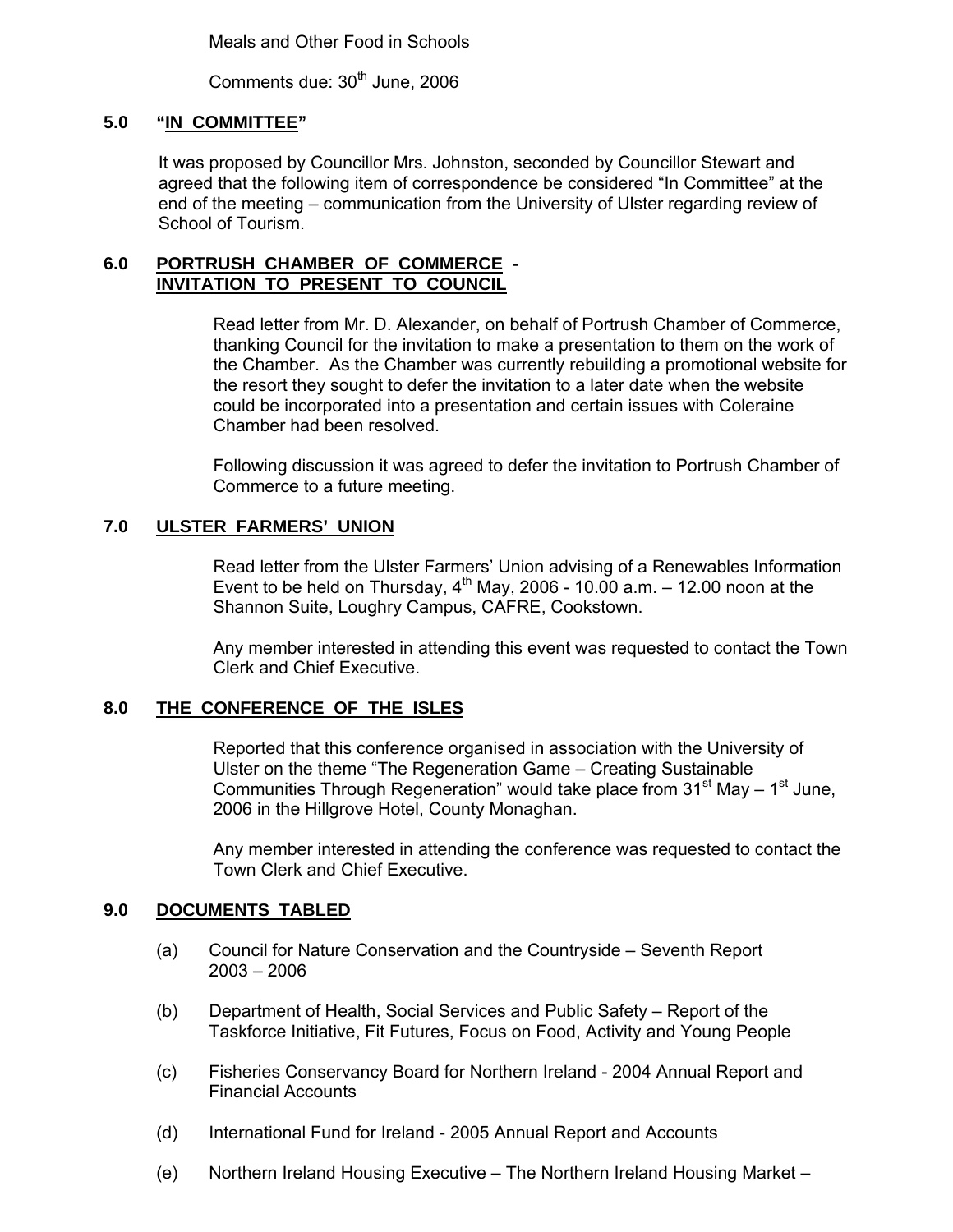# **10.0 DOCUMENTS FOR SEALING**

Resolved:

That the following documents be sealed:

|    | <b>Agreement and Counterpart</b> | Council and Mr. B. Clifford, 38 Damhead Road,<br>Coleraine - Ice-Cream Rights, etc. 2006/2007<br>(Castlerock Beach and The Promenade Car<br>Park, Castlerock)                                                                                                    |
|----|----------------------------------|------------------------------------------------------------------------------------------------------------------------------------------------------------------------------------------------------------------------------------------------------------------|
| 2. | Leases and Conveyances           | Council and the Department for Regional<br>Development, Clarence Court, 10-18<br>Adelaide Street, Belfast - Proposed Pumping<br>Stations at Dhu Varren, Portrush; Lansdowne<br>Crescent, Portrush; Bushmills Road, Portrush<br>and Treatment Works at Castlerock |

3. Cemetery Titles Grant of Rights of Burial Deeds Register Nos. 3197 – 3207 (inclusive):

| Agherton    | 2                        |
|-------------|--------------------------|
| Ballywillan | 1                        |
| Coleraine   | $\mathcal{P}$            |
| Kilrea      | $\overline{\phantom{0}}$ |
| Portstewart | 6                        |

 Advanced Deeds – Register Nos. 0130 – 0134 (inclusive):

| Agherton                                |  |
|-----------------------------------------|--|
| Ballywillan<br>$\overline{\phantom{0}}$ |  |
| Coleraine                               |  |
| Portstewart                             |  |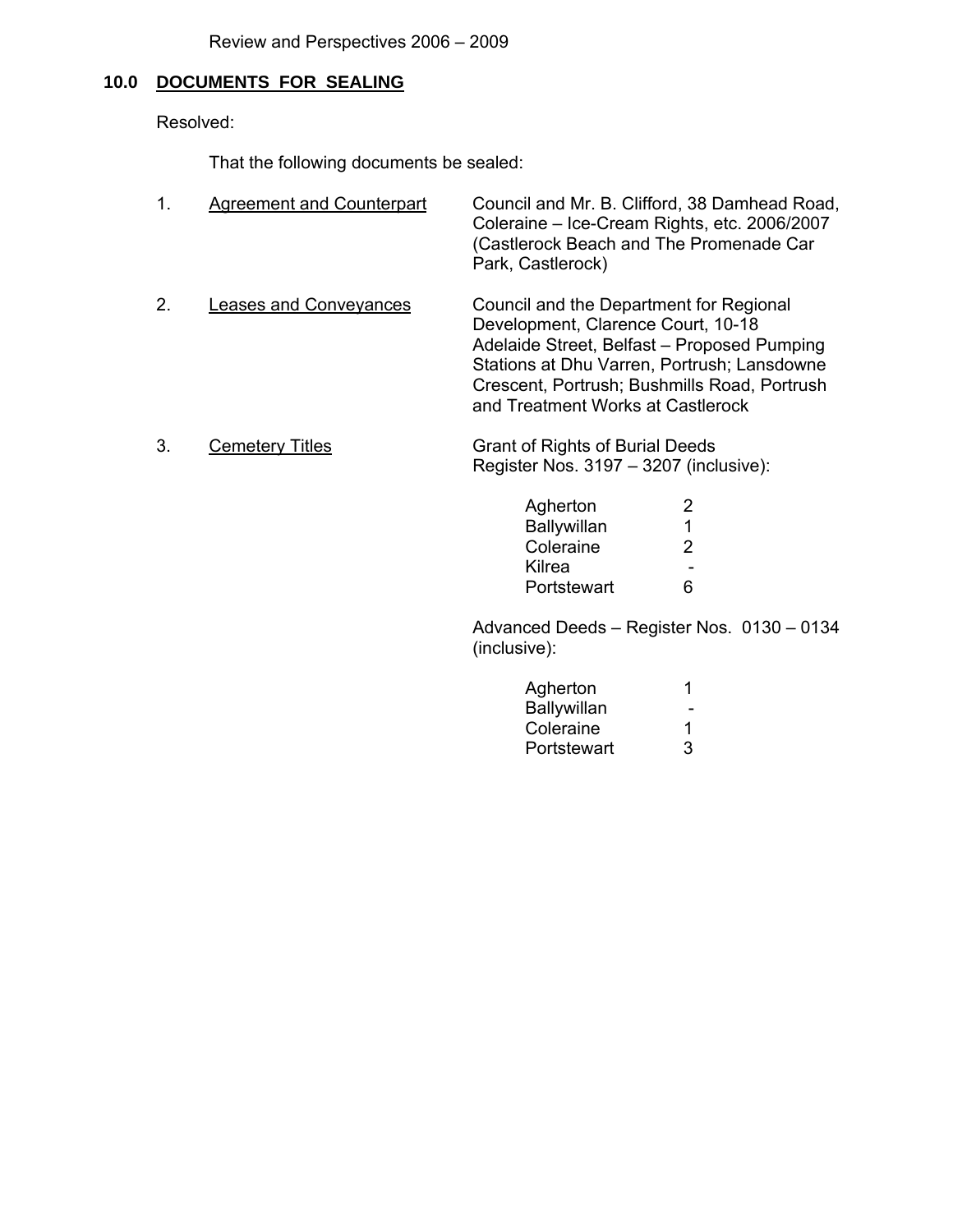## **LEISURE AND ENVIRONMENT COMMITTEE**

#### **2nd May, 2006.**

**Present:** Councillor G. L. McLaughlin, in the Chair

The Mayor, Councillor T. J. Deans

The Deputy Mayor, Alderman M. T. Hickey (Mrs.)

#### **Aldermen**

E. T. Black (Mrs.) D. McClarty W. T. Creelman W. J. McClure  $($  Items  $1.0 - 3.1.2)$ 

## **Councillors**

C. S. Alexander (Ms.) N. F. Hillis J. M. Bradley (Items 1.0 – 3.1.2)  $($  (Items  $1.0 - 3.1.2)$  E. A. Johnston (Mrs.) O. M. Church (Mrs.) (Items 1.0 – 3.1.2) A. S. Cole W. A. King J. J. Dallat B. Leonard E. P. Fielding (Mrs.) R. A. McPherson  $($ ltems  $1.0 - 2.1)$  A. McQuillan S. Gilkinson **R. D. Stewart** 

## **Officers in**

 **Attendance:** Town Clerk and Chief Executive, Director of Technical Services, Director of Leisure Services, Director of Environmental Health, Head of Administrative Services, Leisure Services Officers, Principal Environmental Health Officer (Items 3.0 – 13.0), Principal Building Control Officer (Items 2.1 – 13.0) and Administrative Assistant

## **Apology**: Councillor Barbour

## **1.0 KILREA GAELIC ATHLETIC CLUB - REQUEST FOR FINANCIAL ASSISTANCE**

 The Director of Leisure Services introduced Messrs. B. Doherty, B. McAteer and L. Keats, Kilrea Gaelic Athletic Club who were in attendance to make a presentation on Kilrea GAC's Community Facilities Development Project 2004-2008.

The representatives updated members on the background and achievements of the Club and elaborated on various issues including:

- the three phases of the Development Project and associated costs;
- the current lack of appropriate facilities vis-a-vis the support of local schools, businesses and community;
- the strength and experience of the Club Committee;
- the continued growth of the Club;
- the projected social and community benefits.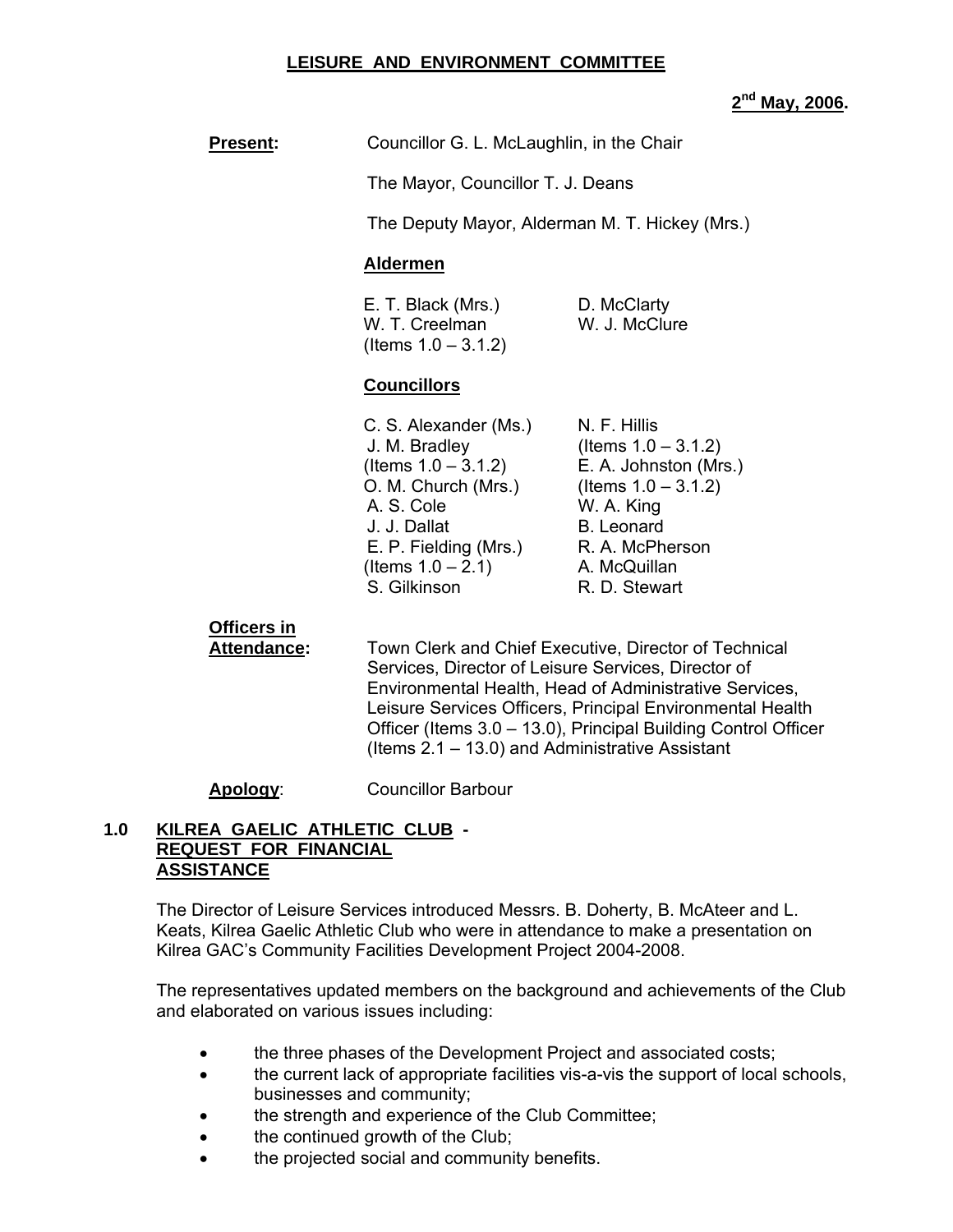A request for Council funding of £60,000, corresponding to 14% of the total cost of the Development Project, was then made by the representatives.

Councillor Dallat declared his interest in this issue as a member of Kilrea GAC but in receipt of no benefits other than his son's involvement.

It was then proposed by Councillor Dallat and seconded by Councillor Leonard:

 That Council contribute £60,000 to Kilrea GAC, spread over a period of three years if necessary.

A period of discussion ensued during which it was proposed, as an amendment, by Alderman McClure and seconded by Alderman McClarty:

That this request be deferred to the Council meeting to be held on  $23^{\text{rd}}$  May, 2006.

On being put to a vote, the amendment was carried by sixteen votes to four.

The Chairman thanked the representatives of Kilrea GAC for their presentation, following which they withdrew.

## **2.0 LEISURE SERVICES REPORT**

Consideration was given to the report of the Director of Leisure Services (previously supplied).

Matters arising:

2.1 North Coast Beach Safety Mr. A. Carmichael, Leisure Services Officer Working Group (Services) introduced Messrs. D. Hall, Royal Life Saving Society and G. Wilson, Coastguard, who were in attendance to update Committee on measures to be introduced for the 2006 season to improve beach safety.

> Mr. Carmichael presented an overview of the Beach Lifeguard Service for 2006, following which Mr. Hall updated members on the activities of the Beach Safety Management Partnership including:

- production of a comprehensive Safety Strategy;
- promotion of information to the public including leaflets, signage and risk assessment;
- recruitment, training, supervision and support for lifeguards.

During the ensuing discussion, the representatives answered members' various questions and noted comments.

Members congratulated Messrs. Hall and Wilson on their presentation and welcomed the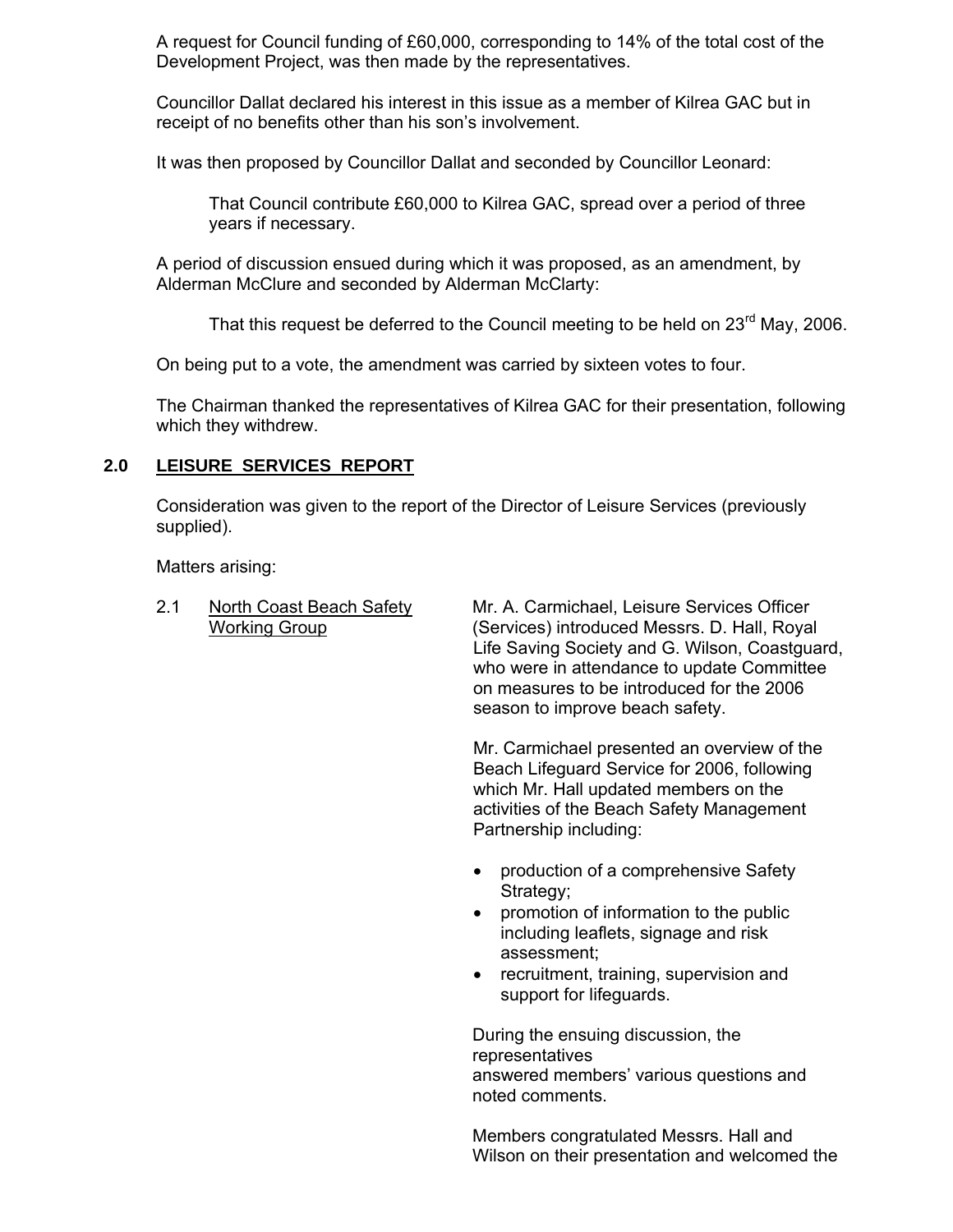safety initiatives proposed for 2006.

2.2 Events Space – Coleraine Council is recommended to approve the con- Town Hall **The Communist Example 2** tinued attendance of the Director of Leisure Services at inter-agency meetings set up to establish a body to manage and co-ordinate this events space. 2.3 Riverside Theatre **Consideration was given to information on the** withdrawal of funding by the Arts Council for Northern Ireland (ACNI) to the Riverside Theatre, as contained in the report. Following discussion, it was recommended: That Council express its alarm to the Minister and seek an early meeting with him, in conjunction with representatives of the Riverside Theatre and the University. 2.4 Seaside Awards Consideration was given to information on the withdrawal of the Seaside Awards scheme, as contained in the report. Recommended: That Council write to Lord Rooker and his Parliamentary Private Secretary urging funding to be made available to retain the scheme. 2.5 Portrush Royal British Council is recommended to agree to a request Legion **Example 2** From Portrush Branch of the Royal British Legion, that the Union Flag be flown at Portrush Town Hall on Sunday 7<sup>th</sup> May, 2006 to commemorate VE Day. 2.6 Temporary Closure, Right of Council is recommended to agree to a request Way, Pathway at Council's West from the contractors responsible for the Sewage Bay Parkland. Portrush<br>Bay Parkland. Portrush<br>Pumping Station at Dhu Varren, for the Pumping Station at Dhu Varren, for the connecting Brookvale Terrace temporary closure of this footpath, for a period and West Strand Car Park of three months, to enable essential construction works to take place. 2.7 Woodland Park, Kilrea Consideration was given to information on this topic, as contained in the report, and it was recommended:

That the Director of Leisure Services explore a land transfer from the Housing Executive, so that the open space could remain as an informal play area.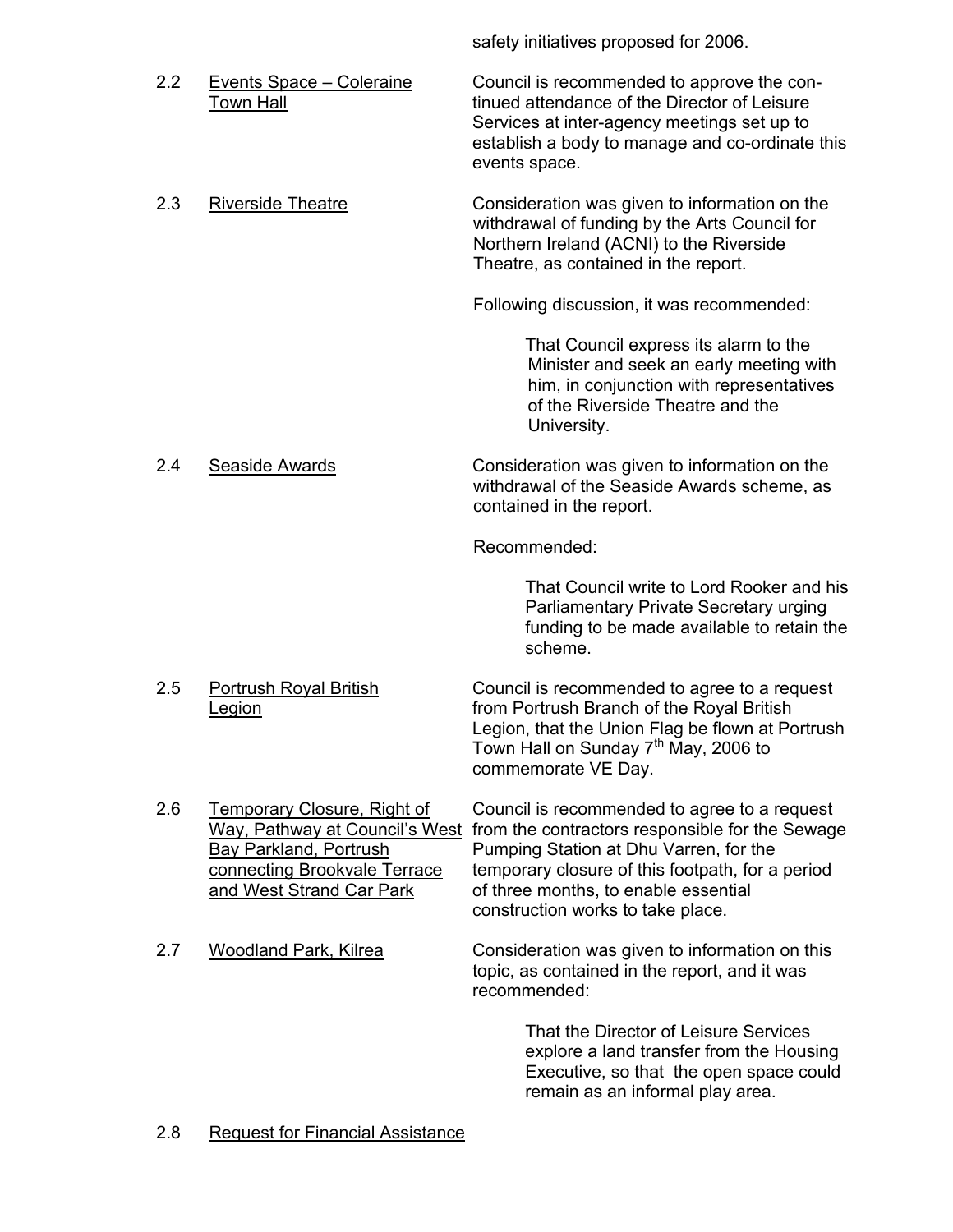- 2.8.1 County Londonderry Football Council is recommended to contribute £600 to Association the County Londonderry Football Association to support preparation for and participation in the Milk Cup.
- 2.9 Lower Bann Sustainable Council is recommended to host a light lunch Development Initiative for the Lower Bann Partnership at the launch of the Lower Bann Sustainable Development Initiative on  $27<sup>th</sup>$  June, 2006 in Portneal Lodge,

Kilrea.

2.10 Matters for Information Committee noted information on the following topics, as contained in the report:

- Caravan park update presented by Mr. V. Freeman, Leisure Services Officer (Facilities).
- Antrim Gardens official opening and Family Funday on Saturday 3rd June, 2006 at 2.00 pm.
- Coleraine Community and Arts Festival  $27<sup>th</sup>$  May -  $3<sup>rd</sup>$  June, 2006.
- Ulster Orchestra concert Monday  $8<sup>th</sup>$  May, 2006.
- Portrush station clock.
- Museum Service:
	- Hugh Thomson Study Room
	- HLF Young Roots Project Stories of Places and Spaces
	- Workshops
	- Exhibition openings.

2.11 Portrush Harbour Councillor Stewart declared an interest in this item and withdrew from the meeting.

> The Director of Leisure Services advised Committee that, as the licence for pleasure trips at Portrush Harbour had expired, a call for expressions of interest for the operation of a service would be publicly advertised. Council will be advised on the expressions of interest at the end of the Council Meeting on 23<sup>rd</sup> May. 2006.

> During the discussion which ensued the Director of Leisure Services clarified various issues and confirmed that Council would honour all current bookings.

# **3.0 ENVIRONMENTAL HEALTH REPORT**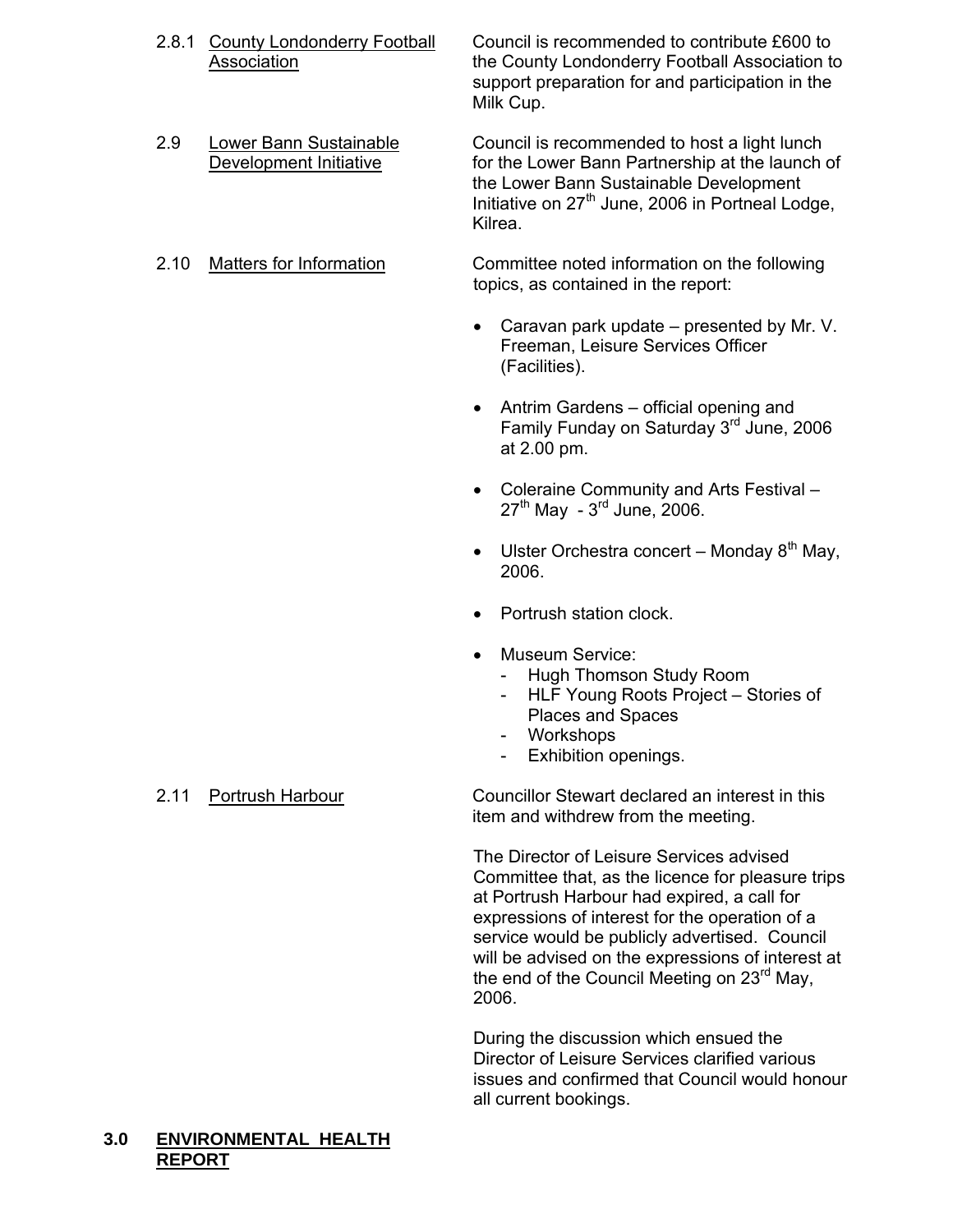Consideration was given to the report of the Director of Environmental Health (previously supplied).

Matters arising:

- 3.1 Approval of Specified Food Premises
- of Animal Origin

3.1.1 Implementation of European Council is recommended to approve the Regulation 853/2004 – Food following establishments under this legislation:

- 1. Dairy Produce Packers Limited, Millburn Road, Coleraine BT52 1QZ
- 2. Mullins Ice Cream Limited, Craiglea Gardens, Coleraine Street, Kilrea, Coleraine BT51 5QZ
- 3. The Pork Store, Unit 12 Kilrea Enterprise Centre, Church Street, Kilrea, Coleraine BT51 5QU
- 4. Ballyrashane Co-Operative Agricultural & Dairy Society, 18 Creamery Road, Coleraine BT52 2NE
- 

 3.1.2 Transfer of Enforcement of Council is recommended to approve the Cold Stores to District Councils following establishments under the Food Hygiene Regulations (Northern Ireland) 2006 and European Regulation 853/2004:

- 1. Ballyrashane Co-Operative Agricultural & Dairy Society, 18 Creamery Road, Coleraine BT52 2NE
- 2. Lynas Foodservice Limited, Loughanhill Industrial Estate, Coleraine BT52 2NR
- 

 3.2 Portballintrae Sewage Consideration was given to information on this Treatment Works topic, as contained in the report.

> In order to ensure that timing of this scheme was given a priority by Water Service and that no further slippage occurred in the time frame for these works, it was recommended that Council:

- (i) Seek a meeting with the Minister, Mr. Shaun Woodward.
- (ii) Write to the Chief Executive of the Water Service, Ms. Katharine Bryan.
- (iii) Write to the Director of the Environmental Protection Unit of the Environment and Heritage Service, Dr. Roy Ramsay, regarding the current legal status of the discharge at Portballintrae.
- 

 3.3 Home Safety Members noted that Coleraine Borough Council, in conjunction with Coleraine Home Accident Prevention Group, had been awarded £17,893 for home safety equipment over a three year period.

> This funding would be used to provide safety equipment within the Cross Glebe, Churchlands, Coleraine Central and Ballysally wards and to address the needs of the young and elderly throughout the Borough.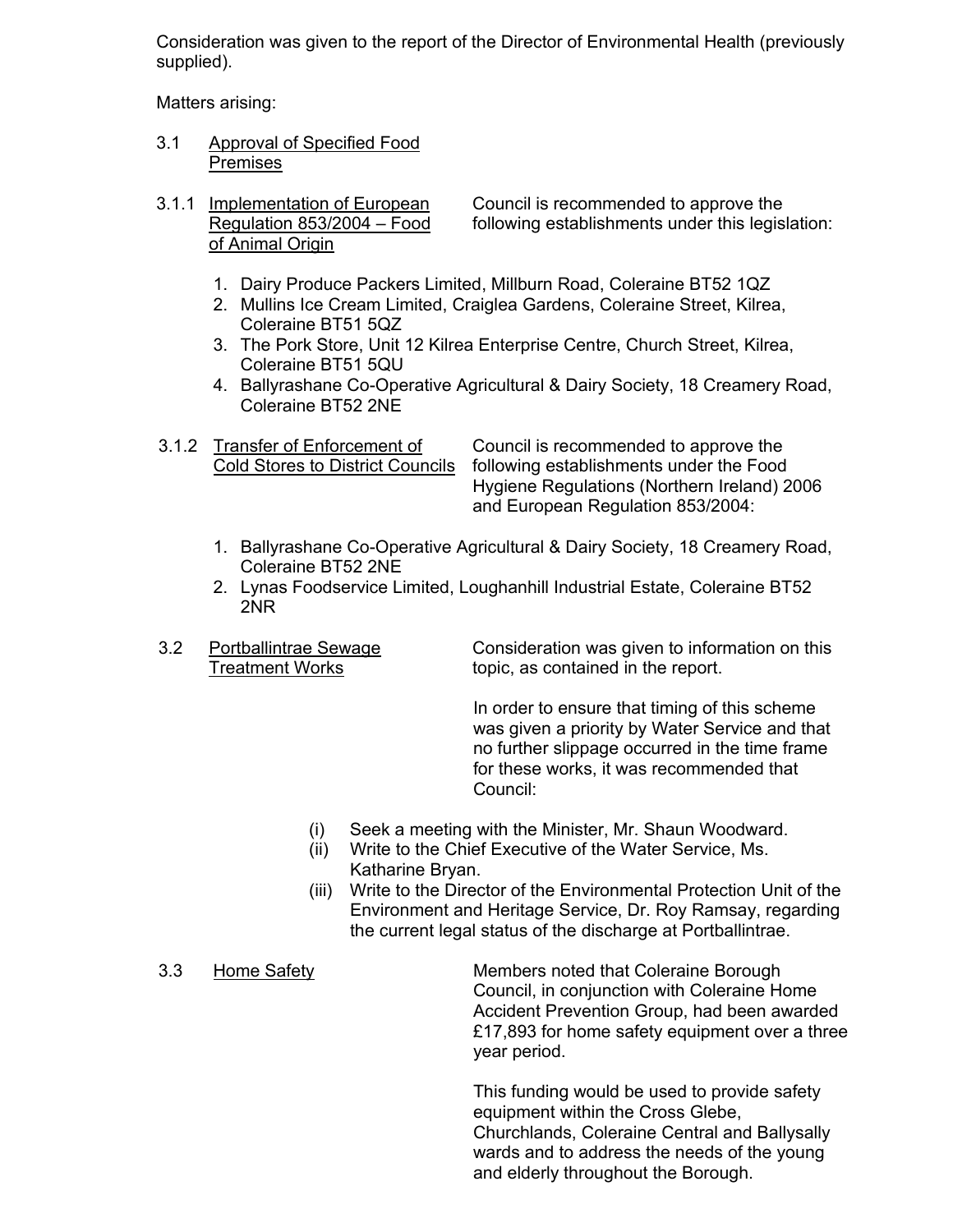Members' questions on this issue were answered by the Director of Environmental Health, who also noted comments.

 3.4 Environmental Health Members noted that no officer would be Conference 2006 attending the Chartered Institute of Environmental Health conference in September 2006, instead it was recommended that, at a

lesser cost:

 That Council approve the attendance of two Environmental Health Officers on the Chartered Institute of Environmental Health study tour to France.

3.5 Environmental Health Plan Consideration was given to this Plan (previously 2006/2007 supplied) and it was proposed by Alderman McClarty, seconded by Alderman Mrs. Black and recommended:

> That Council approve the Environmental Health Plan for 2006/2007 prior to submission to the Food Standards Agency and Northern Group Systems.

## **4.0 TECHNICAL SERVICES REPORT**

Consideration was given to the report of the Director of Technical Services (previously supplied).

Matters arising:

| 4.1 | <b>Bilingual Street Nameplates</b> | The Director of Technical Services presented<br>the results of the residents' survey which had<br>been carried out following request from<br>residents of Tirkeeran Road, Lisnascreghog<br>Road, Temple Road, Cuilbane Lane, Glen Road<br>and Magheramore Road, as contained in the<br>report. |
|-----|------------------------------------|------------------------------------------------------------------------------------------------------------------------------------------------------------------------------------------------------------------------------------------------------------------------------------------------|
|     |                                    | It was then proposed by Councillor Dallat and<br>seconded by Councillor Leonard:                                                                                                                                                                                                               |
|     |                                    | That Council proceed with the erection of<br>bilingual street nameplates on the six<br>streets surveyed.                                                                                                                                                                                       |
|     |                                    | Discussion ensued during which it was<br>proposed, as an amendment, by Alderman<br>McClure and seconded by Councillor<br>McPherson:                                                                                                                                                            |
|     |                                    | That this item be adjourned to the June<br>meeting of the Leisure and Environment                                                                                                                                                                                                              |

Committee and considered in the context of the forthcoming draft policy on street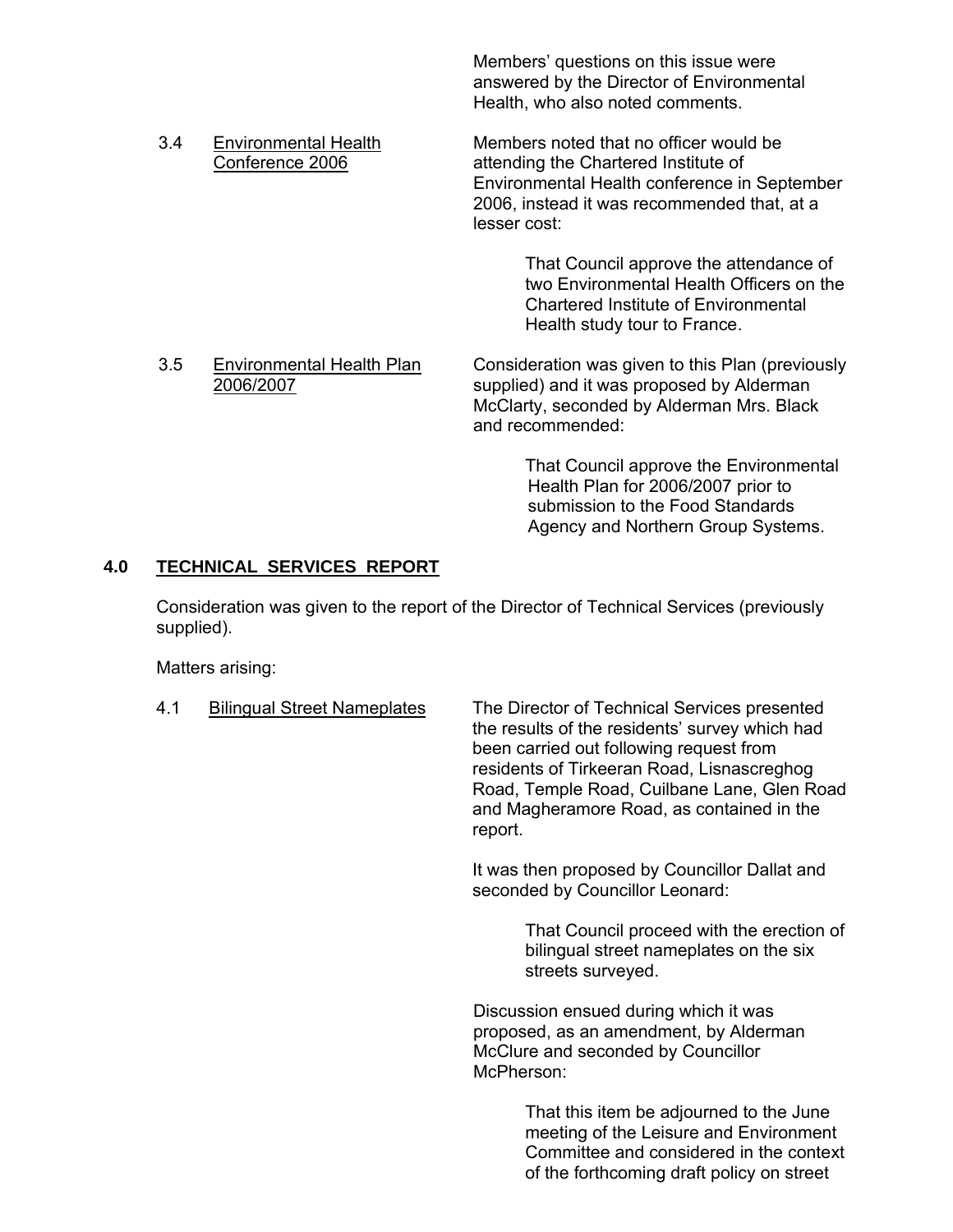names, originally circulated to members in February 2006.

On being put to the meeting, the amendment was carried by ten votes to four.

Members were requested to forward comments on the draft policy to the Director of Technical Services prior to the Leisure and Environment Committee meeting on  $6<sup>th</sup>$  June, 2006.

4.2 North West Region Waste Committee noted that the revised North West

 Management – Review of Region Waste Management Plan would be Waste Management Plan considered at the Council meeting on  $27<sup>th</sup>$  June, 2006 and, subject to its adoption, would be submitted to the DOE for approval by  $30<sup>th</sup>$  June, 2006.

> In order to inform Councils of any changes to the draft as a result of consultation, a seminar would be held in the Gorteen Hotel, Limavady on 7<sup>th</sup> June, 2006, for all Councillors from the North West Group.

Finalised details would be forwarded to Council in due course.

Recommended:

 That Council consider the revised North West Region Waste Management Plan on  $27<sup>th</sup>$  June, 2006.

- 4.3 North Coast Waste Water Committee noted that the official launch of the Treatment Scheme information package to inform residents of this
- 

scheme would be held on Wednesday  $3<sup>rd</sup>$  May, 2006. Information stands would subsequently be displayed in public buildings.

4.4 Recycling Outlets Committee noted information on recycling outlets, as contained in the report, and the Director of Technical Services answered members' questions.

> It was then proposed by Councillor McPherson, seconded by Councillor Ms. Alexander and recommended:

> > That a visit be arranged to the waste handling facility at Glassdon, Toombridge.

 Members interested in taking part in this visit were asked to contact the Director of Technical Services.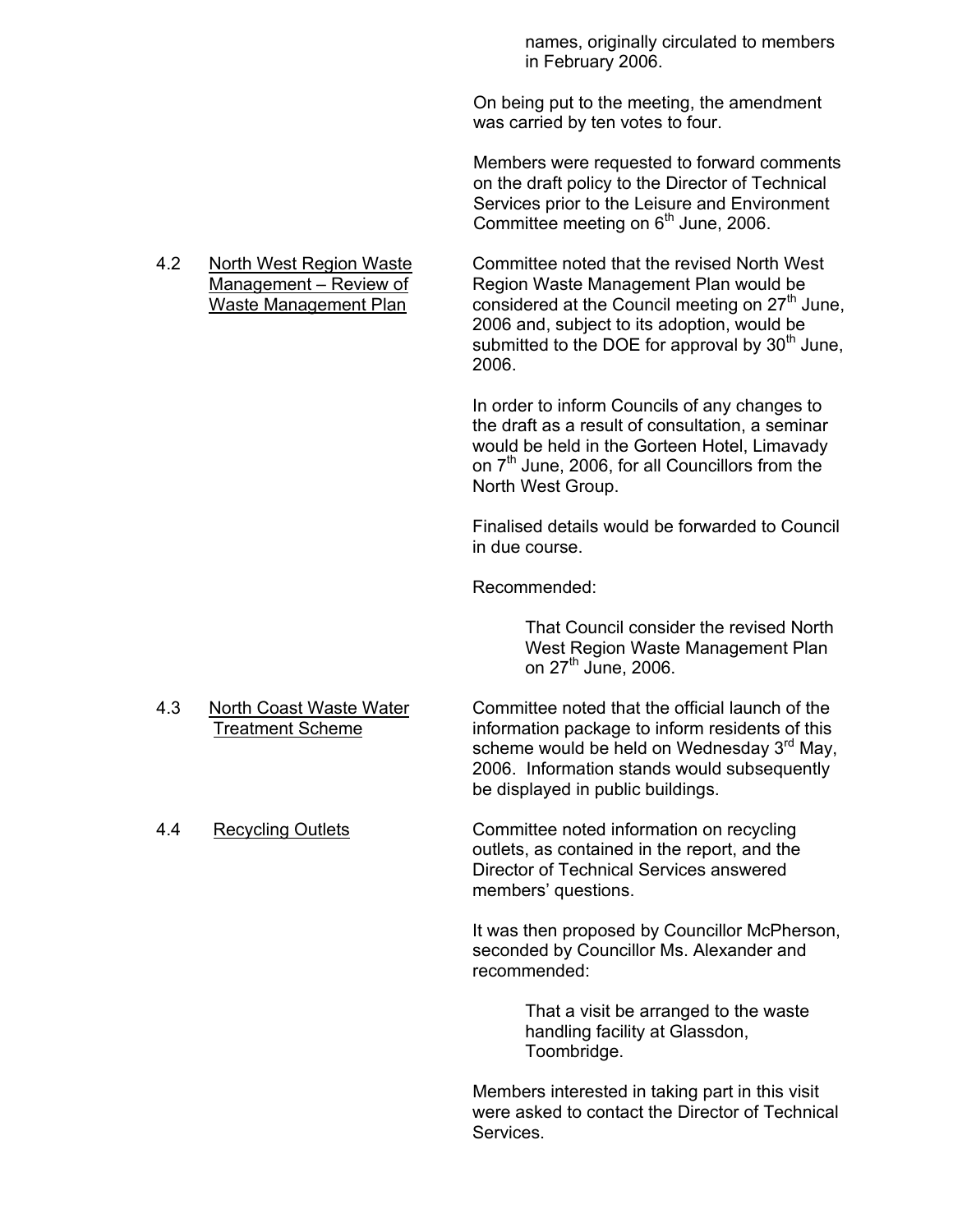The Director of Technical Services noted comments made by members' regarding bottle banks for Glenullin Community Centre and closing time at Loughanhill site.

## 4.5 Building Control

- 4.5.1 Attendance at Committee Members suggested that the Principal Building Meetings Control Officer need not be required to attend meetings of Committee.
- 4.5.2 Approvals Approval had been granted for forty-two applications.

#### **5.0 DOMESTIC VIOLENCE - LETTER FROM PSNI**

Read letter from PSNI in response to Councillor Dallat's Notice of Motion at the Leisure and Environment Committee on 7<sup>th</sup> March, 2006.

Noted.

## **6.0 LETTERS OF THANKS**

Read letters of thanks for financial contributions made by Council, from the following organisations:

- (i) Irish Bowling Association
- (ii) Special Olympics Ireland

Noted.

## **7.0 DOCUMENT TABLED**

(i) Sustrans – 'The Network' – Issue 2 Spring 2006.

## **8.0 DIARY DATES**

8.1 Visit to Riding for the Disabled It was agreed that a visit to Riding for the Disabled be arranged for  $10<sup>th</sup>$  May, 2006. The following members would attend:

> The Mayor and Councillors Ms. Alexander, Gilkinson, Hillis, Mrs. Johnston, McPherson and Stewart.

8.2 RPA Workshop Members noted that the RPA workshop would take place on Thursday  $25<sup>th</sup>$  May, 2006 - late afternoon and evening.

## **9.0 COMPLAINTS RESULTING FROM WORKS AT FORMER PORTRUSH CHURCH SITE**

 Councillor Gilkinson had been contacted by residents at this area regarding nuisance caused by dust arising from works at this site. The Director of Environmental Health advised that he was aware of these complaints and that the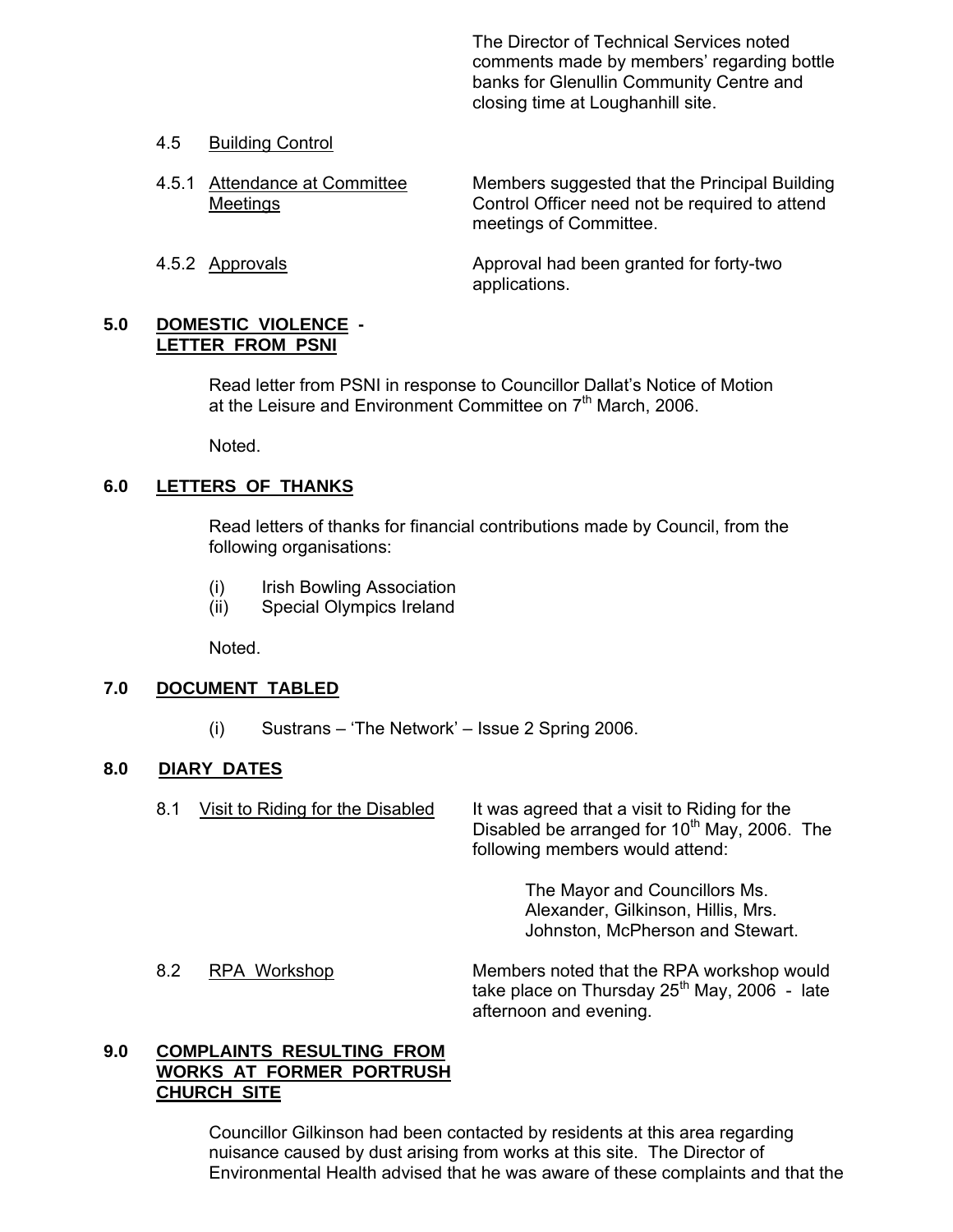Health and Safety Executive was currently looking at the situation.

The Director of Environmental Health agreed to provide Councillor Dallat with information on operating conditions for mobile grinders.

## **10.0 MAYOR'S PARADE**

The Mayor thanked all members and Council staff who took part in the organisation and production of the Mayor's Parade on  $29<sup>th</sup>$  April, 2006.

## **11.0 CONCERNS RAISED BY COUNCILLOR MS. ALEXANDER**

In response to queries raised by Councillor Ms. Alexander regarding the proliferation of fly posting in Portrush, the Director of Technical Services advised that he was aware of the current situation.

With regard to Councillor Ms. Alexander's complaint regarding fly tipping in Portrush, the Director of Technical Services advised that there had already been a number of fixed penalties issued for these offences and that more serious cases had been referred to the DOE.

#### **12.0 PORTRUSH RECREATION GROUNDS**

 Alderman McClure's concerns regarding contractor's vehicles blocking the entrance to Portrush Recreation Grounds were noted by the Director of Leisure Services.

# **13.0 CHAIRMAN'S THANKS**

The Chairman thanked members and officers for their assistance during his term.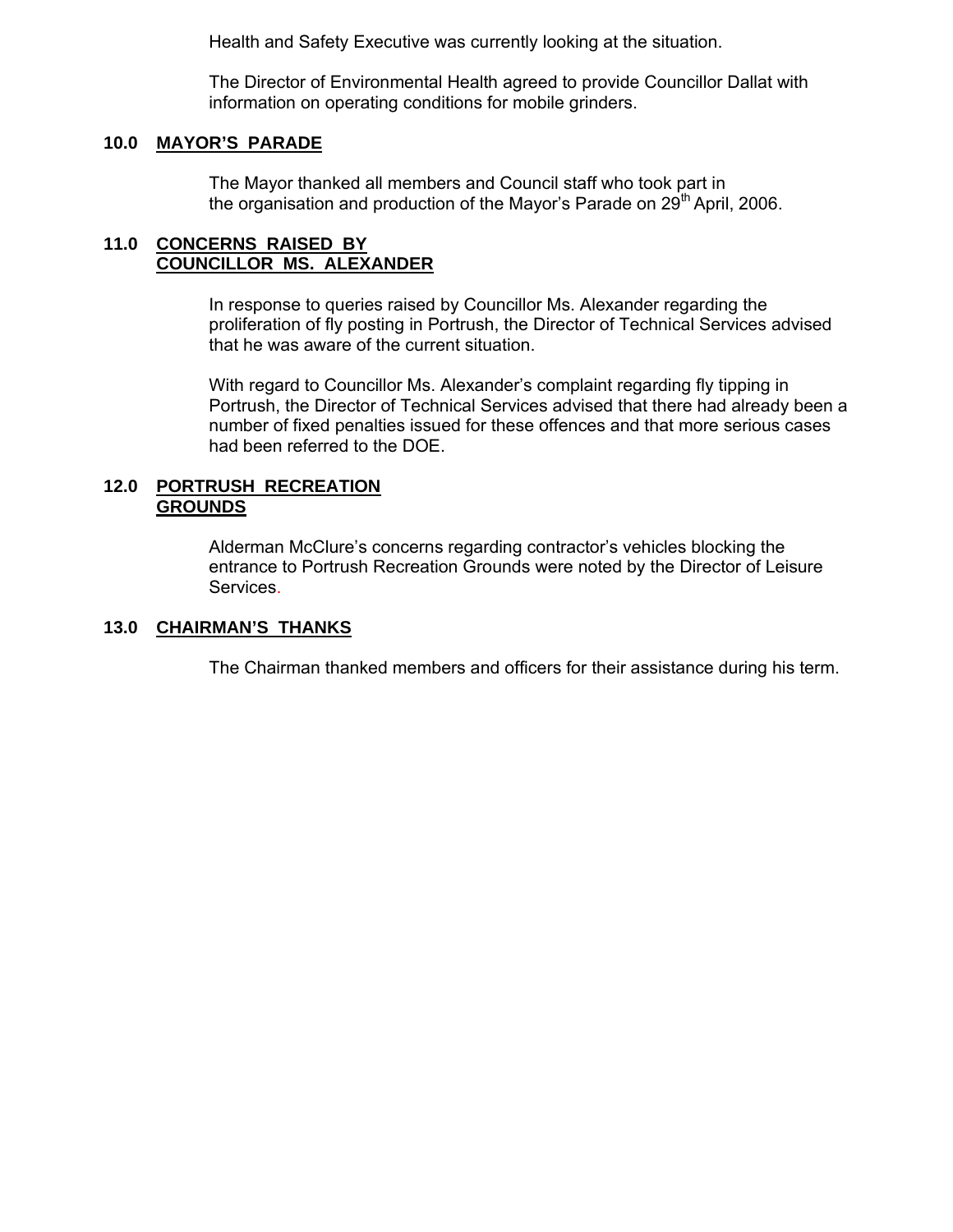## **9th May, 2006.**

|     | <b>Present:</b>                   | Councillor R. D. Stewart in the Chair                                                                                                                                                                            |                                                                                                                                                                                                               |
|-----|-----------------------------------|------------------------------------------------------------------------------------------------------------------------------------------------------------------------------------------------------------------|---------------------------------------------------------------------------------------------------------------------------------------------------------------------------------------------------------------|
|     |                                   | The Mayor, Councillor T. J. Deans<br>(Items $1.0 - 8.1$ )                                                                                                                                                        |                                                                                                                                                                                                               |
|     |                                   | <b>Aldermen</b>                                                                                                                                                                                                  |                                                                                                                                                                                                               |
|     |                                   | E. T. Black (Mrs.)<br>(Items $1.0 - 7.22$ )<br>W. T. Creelman<br>D. McClarty<br>(Items $1.0 - 9.3$ )                                                                                                             | W. J. McClure<br>(Items $1.0 - 9.3$ )                                                                                                                                                                         |
|     |                                   | <b>Councillors</b>                                                                                                                                                                                               |                                                                                                                                                                                                               |
|     |                                   | C. S. Alexander (Ms.)<br>D. D. Barbour<br>(Items $1.0 - 8.1$ )<br>J. M. Bradley<br>(Items $1.0 - 7.24$ )<br>O. M. Church (Mrs.)<br>J. J. Dallat<br>E. P. Fielding (Mrs.)<br>(Items $1.0 - 9.3$ )<br>S. Gilkinson | N. F. Hillis<br>(Items $1.0 - 7.8$ )<br>E. A. Johnston (Mrs.)<br>(Items $1.0 - 7.8$ )<br>W. A. King<br>(Items $1.0 - 7.25$ )<br><b>B.</b> Leonard<br>R. A. McPherson<br>A. McQuillan<br>(Items $5.9 - 15.0$ ) |
|     | Also in<br>Attendance:            | Representatives from the Planning Service -<br>Mr. P. Duffy and Mr. G. Walker (Items $1.0 - 5.2$ )                                                                                                               |                                                                                                                                                                                                               |
|     | <b>Officers in</b><br>Attendance: | Town Clerk and Chief Executive (Items 3.9 - 6.0)<br>Administrative Officer and Administrative Assistant                                                                                                          |                                                                                                                                                                                                               |
|     | <b>Apologies:</b>                 | The Deputy Mayor, Councillors Cole and<br>McLaughlin                                                                                                                                                             |                                                                                                                                                                                                               |
| 1.0 | <b>WELCOME</b>                    |                                                                                                                                                                                                                  |                                                                                                                                                                                                               |

The Chairman welcomed everyone present including those in the public gallery.

## **2.0 SYMPATHY**

**1.0 WELCOME**

 Reference was made to the murder of 15 year old Michael McIlveen in Ballymena. It was agreed that a letter of condolence be sent to the McIlveen family.

## **3.0 OFFICE MEETINGS**

It was noted that the office meetings would be held on Friday, 19<sup>th</sup> May, 2006.

# **4.0 ILLNESS**

The Chairman advised members that Mr. C. Booth, Administrative Assistant, was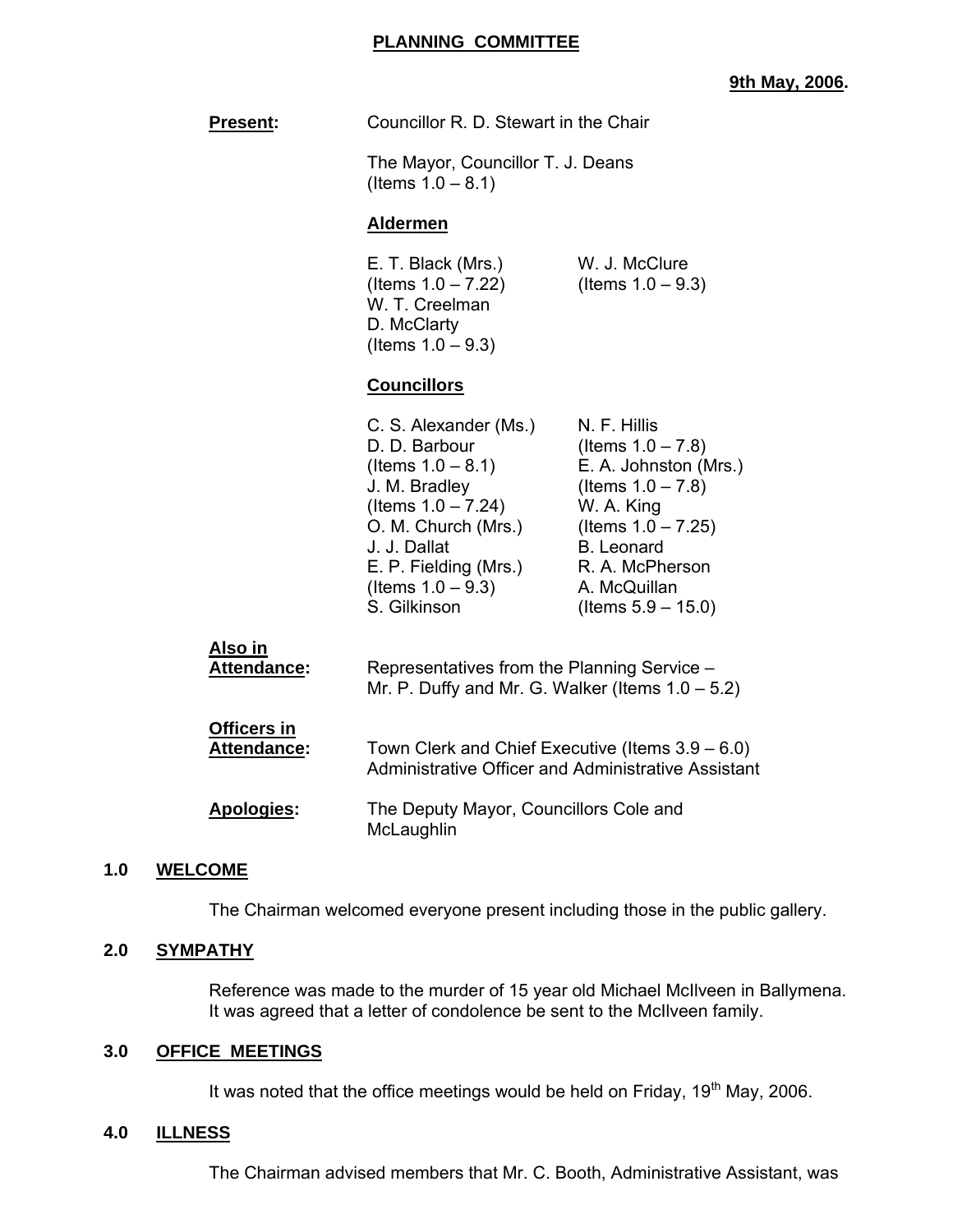in hospital. Members asked that their best wishes for a speedy recovery be conveyed to Mr. Booth.

# **5.0 PLANNING APPLICATIONS**

A list of one hundred and twelve applications was considered (previously supplied).

## **Applications Deferred from Previous Meeting**

5.1 Application No. D1 C/2003/0109/LB Refurbishment and extension to existing Listed Building (amended scheme) at 14 School Lane, Castlerock for Mr. and Mrs. D. Barber

> Application No. D2 C/2003/0111/F Refurbishment and extension to existing cottage (amended scheme) at 14 School Lane, Castlerock for Mr. and Mrs. D. Barber

5.2 Application No. D3 C/2003/1176/F Erection of 28 no. apartments and 9 no. cottages at 86, 88, and 88a Strand Road, Portstewart for Mr. and Mrs. H. Montgomery

The opinion of the Planning Service was to refuse both applications.

It was agreed that both applications be refused.

The opinion of the Planning Service was to approve.

Following discussion it was proposed by Alderman McClarty, seconded by Councillor Barbour and agreed:

> That the application be deferred to facilitate referral to BDP Planning for examination before deciding whether it should be forwarded to the Planning Management Board for consideration and if there would be any merit in instigating a judicial review.

5.3 Application No. D4 C/2004/0776/O New one and a half storey dwelling and garage at Magheramore Road (280m south-east of No. 10 Magheramore Road), Garvagh, Coleraine for Mr. S. Brizell

> Applicationo No. D5 C/2004/0778/O New one and a half storey dwelling and garage at Magheramore Road

The opinion of the Planning Service was to refuse both applications.

It was agreed that both applications be refused.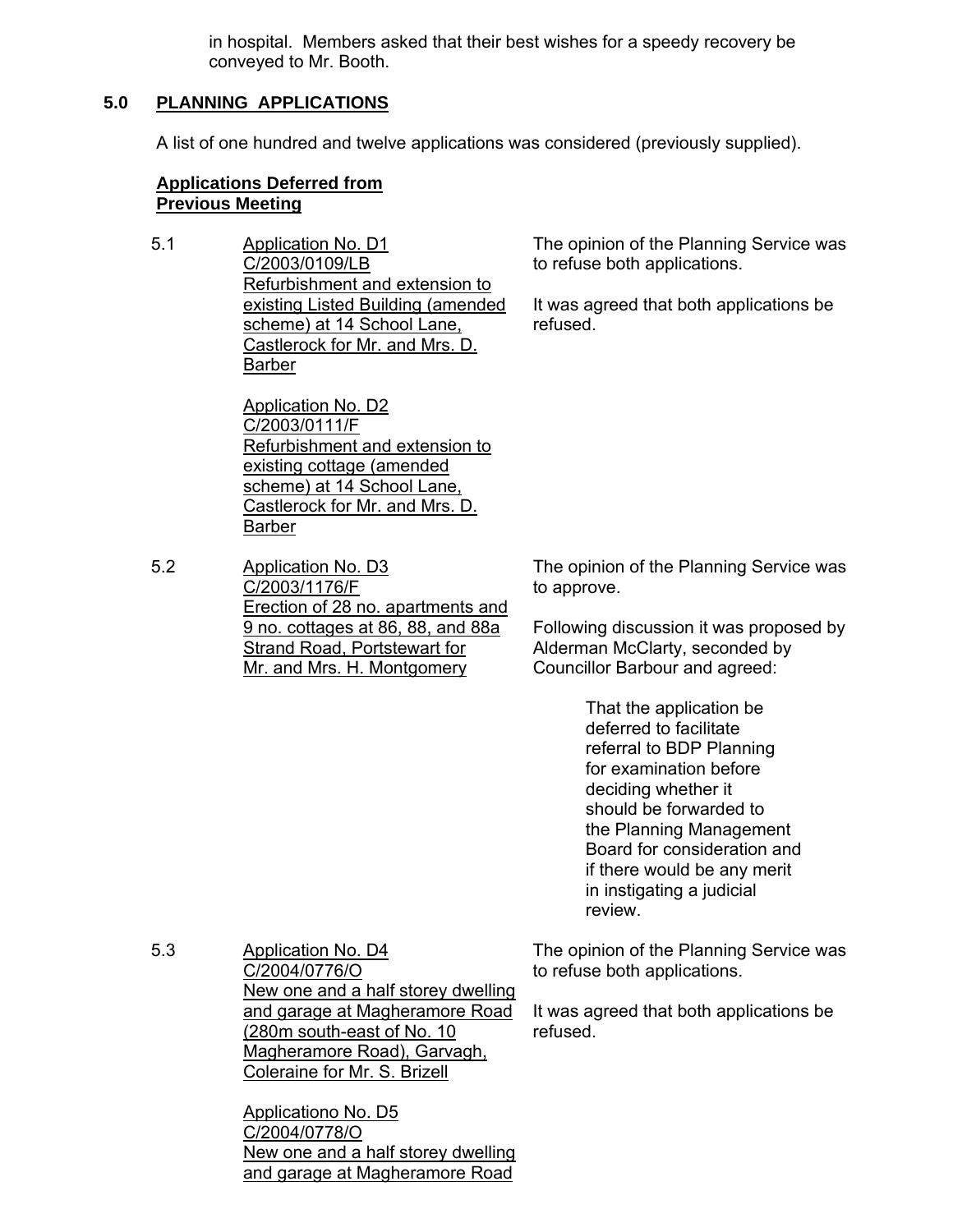(345m south-east of No. 10 Magheramore Road), Garvagh, Coleraine for Mr. S. Brizell

- 5.4 Application No. D6 C/2004/1021/O Site for 8 no. townhouses (amended scheme) at rear of 11 – 29 Crocknamack Road, Portrush for Mr. D. Kernohan
- 5.5 Application No. D7 C/2004/1048/O Site for dwelling and garage opposite 127 Cashel Road, Ringsend, Macosquin for Mr. C. Gordon

5.6 Application No. D8 C/2005/0035/O Site for dwelling adjacent to No. 42 Glen Road, Garvagh for Mr. G. Mullen

C/2005/0098/O

Site for domestic dwelling adjoining No. 40 Boleran Road, Garvagh for Mr. P. Clarke

Site for dwelling 40m south of 16 Mayboy Road, Garvagh for

Change of use of business park units to Bingo Club at Units A2, A3 and A4 Sperrin Business Park, Ballycastle Road, Coleraine for

Application No. D10 C/2005/0247/O

Mr. Clarke

Mr. Morelli

C/2005/0543/F

The opinion of the Planning Service was to refuse.

It was agreed that the application be refused.

The opinion of the Planning Service was to approve.

It was agreed that the application be approved.

The opinion of the Planning Service was to refuse.

It was proposed by Councillor Dallat, seconded by the Mayor and unanimously agreed:

> That the application be approved.

The opinion of the Planning Service was to refuse both applications.

It was proposed by Councillor Dallat, seconded by Councillor Leonard and agreed:

> That the applications be approved.

The opinion of the Planning Service was to approve.

It was proposed by the Mayor and seconded by Councillor Gilkinson:

> That the application be refused.

On being put to the Meeting the proposal was carried, eleven members voting in favour and three members voting against.

The opinion of the Planning Service was to approve.

5.9 Application No. D12 C/2005/0703/F Redevelopment of existing caravan park to create site for

Following discussion it was proposed by

5.7 Application No. D9

5.8 Application No. D11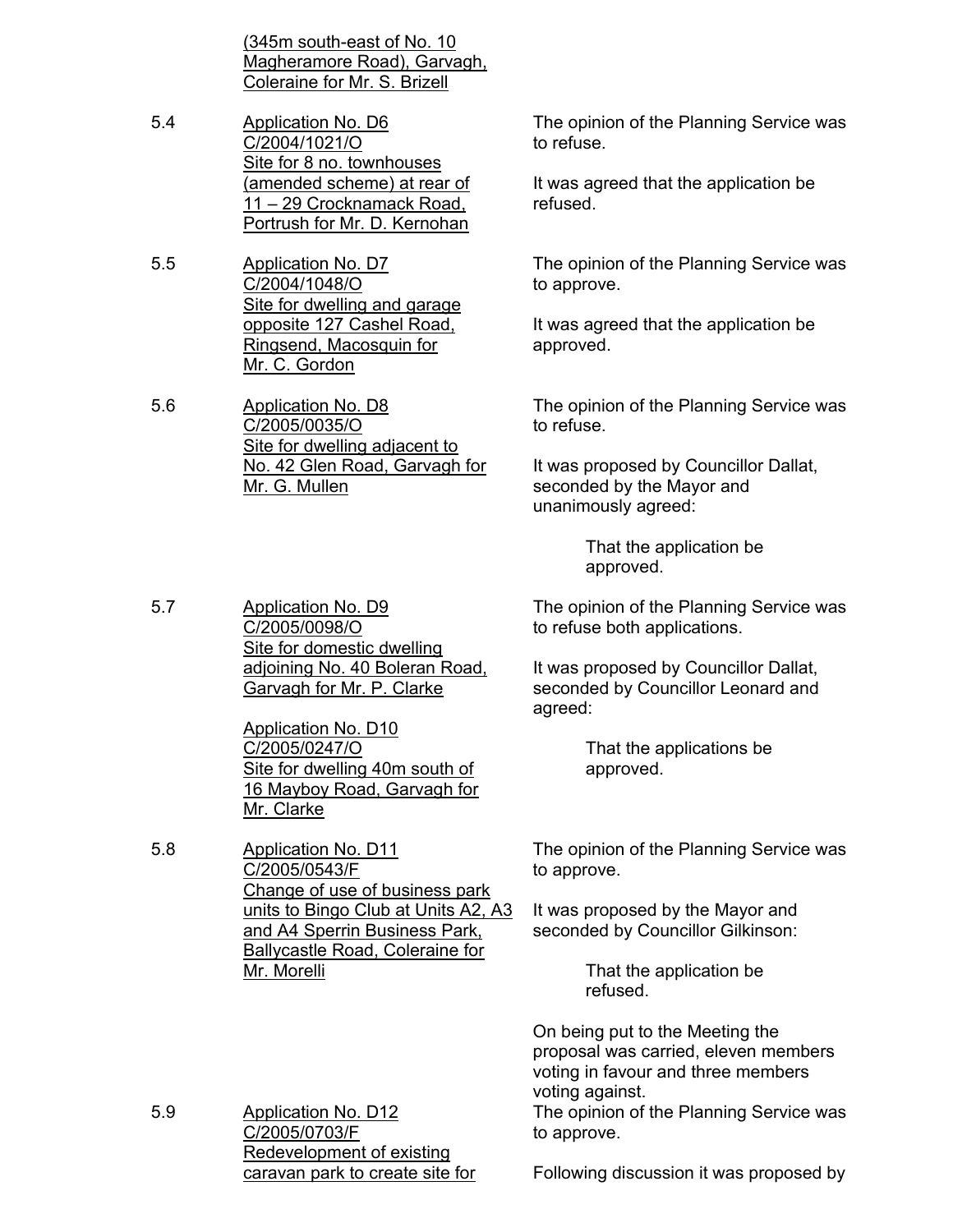residential development and redevelopment of No. 24 and No. 26 Burnside Road to provide access to same at O'Neill's Caravan Park, Burnside Road, Portstewart for Mr. O'Neill

Councillor Leonard and seconded by Councillor Ms. Alexander:

> That the application be deferred to facilitate referral to BDP Planning for examination before deciding whether it should be forwarded to the Planning Management Board for consideration.

On a request for a recorded vote the members voted thus:

**For:** Councillors Ms. Alexander, Dallat and Leonard (3)

**Against:** The Mayor Aldermen Mrs. Black, Creelman, McClarty and **McClure**  Councillors Barbour, Mrs. Church, Mrs. Fielding, Gilkinson, Hillis, Mrs. Johnston, King, McPherson, McQuillan and Stewart (15)

**Abstention:** Councillor Bradley

The proposal failed to carry.

The opinion of the Planning Service was to approve.

It was agreed that the application be approved.

The opinion of the Planning Service was to refuse.

It was proposed by Councillor Dallat, seconded by Councillor Leonard and unanimously agreed:

> That the application be approved.

The opinion of the Planning Service was to approve.

It was agreed that the application be approved.

5.10 Application No. D13 C/2005/0746/F Replace existing toilets/shelter with water sports centre incorporating public toilets at Strand Road, Portrush for Coleraine Borough Council

5.11 Application No. D14 C/2005/0841/O Site for dwelling and garage adjacent to 49 Drumsaragh Road, Kilrea for Mr. McAteer

5.12 Application No. D15 C/2005/0933/F Construction of housing development comprising 5 no. townhouses to rear of Nos. 57, 59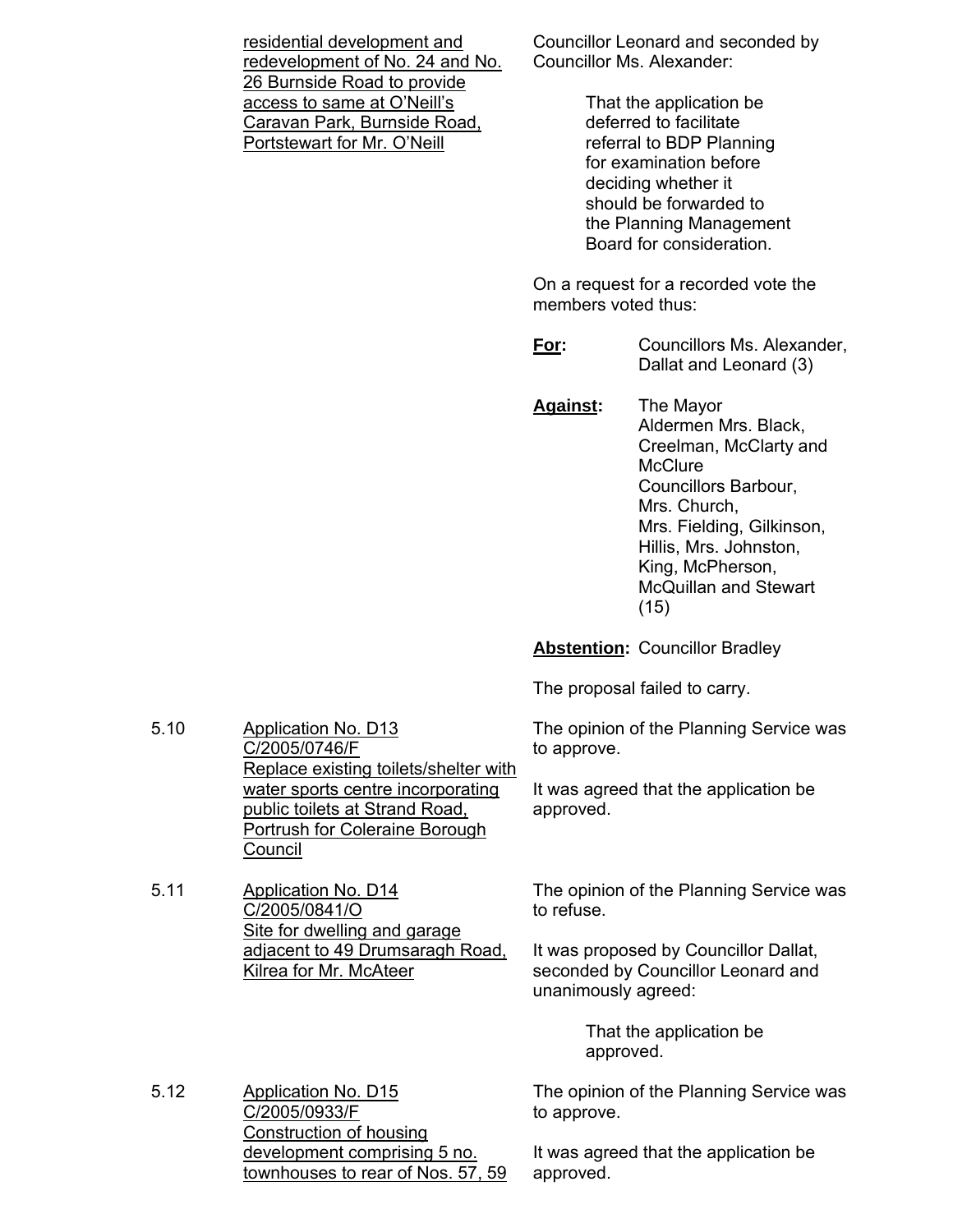and 61 Coleraine Road, Portrush for Mr. J. Little

5.13 Application No. D16 C/2005/0945/F Erection of building for storage and maintenance of 2 no. coaches at 31 Ballylintagh Road, Coleraine for Mr. Telford to refuse. application.

The opinion of the Planning Service was

Mr. Telford was in attendance and sought Council's support for the

Following discussion it was proposed by Councillor Dallat, seconded by Alderman McClarty and agreed:

> That the Divisional Planning Manager be asked to reconsider the application and receive a small delegation from Council.

It was further proposed by Councillor McPherson, seconded by Alderman Mrs. Black and agreed:

> That the application be approved.

The opinion of the Planning Service was to refuse.

The application had now been withdrawn.

The opinion of the Planning Service was to refuse.

It was agreed that the application be held for one week to facilitate withdrawal. If the application was not withdrawn it would be refused.

The opinion of the Planning Service was to refuse.

It was proposed by Councillor Dallat, seconded by Councillor Leonard and agreed:

> That the application be approved.

The opinion of the Planning Service was to refuse.

It was proposed by Councillor Dallat, seconded by Councillor Leonard and

5.14 Application No. D17 C/2005/1072/F 15m slimline monopole, 1 no. 0.3m transmission dish and 3 no. 1.7 3g antennae at Dunluce Avenue, Portrush for Hutchinson 3g

5.15 Application No. D18 C/2005/1087/O Site for two storey dwelling and garage south-west of 31 Gorran Road, Garvagh for Mr. Boyce

5.16 Application No. D19 C/2005/1118/O New dwelling and garage west of 111a Craigmore Road, Coleraine for Mr. Henry

5.17 Application No. D20 C/2005/1120/O Proposed site for dwelling and gargage opposite No. 37/39 Tirkeeran Road, Garvagh for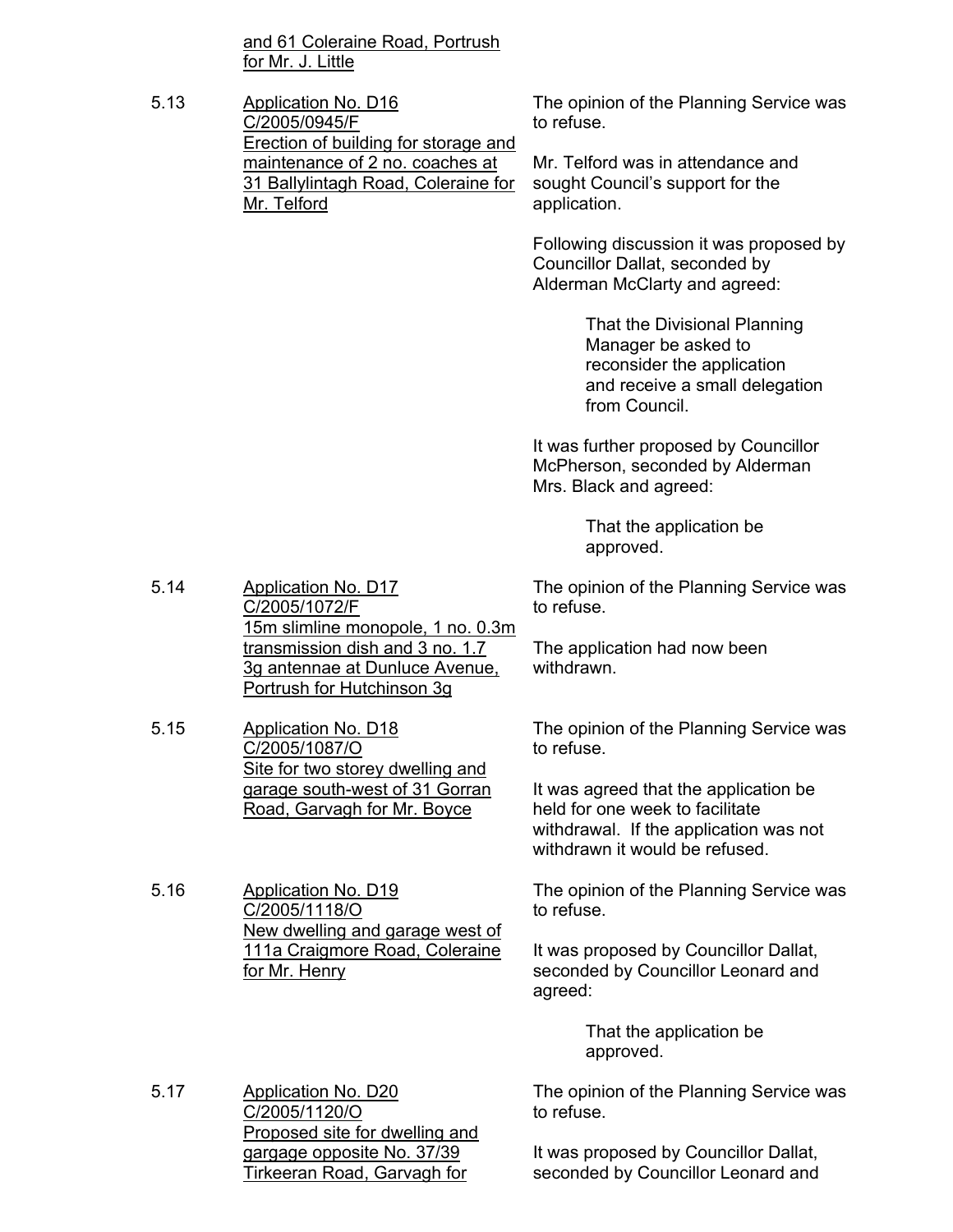That the application be approved.

5.18 Application No. D21 C/2005/1356/F Proposed 1 no. one and a half storey dwelling to rear of No. 6 – 8 West Avenue, Portstewart for M.A.M. Developments

The opinion of the Planning Service was to refuse.

The application had now been withdrawn.

## **6.0 MANAGEMENT BOARD REFERRAL C/2005/0412/O RESIDENTIAL DEVELOPMENT AT 51 – 55 MOUNTSANDEL ROAD, COLERAINE**

 It was proposed by Councillor Mrs. Johnston, seconded by Councillor Dallat and agreed that this item be brought forward on the agenda.

Consideration was given to letter dated  $27<sup>th</sup>$  April, 2006 from the Planning Service which indicated that the Management Board had considered this referral and had decided that it failed to meet the criteria outlined in the 'Guidance for Councils on the Operation of the Management Board Referral Procedure'.

 It was proposed by Councillor Mrs. Johnston, seconded by Alderman McClure and agreed:

 That Standing Orders be suspended to enable Mr. I. Hassan to address Council on behalf of the objectors.

Mr. Hassan outlined the history of the application and sought Council's support.

 Following discussion it was proposed by Alderman McClarty, seconded by Councillor Leonard and agreed:

 That the Town Clerk and Chief Executive seek legal advice regarding the merits in instigating a Judicial Review and that BDP Planning be requested to prepare a preliminary Advice Note on the matter.

# **7.0 NEW APPLICATIONS**

7.1 Application No. 3 C/2003/0122/F Proposed 16m high electricity generating windmill at 18 Drumagully Road, Castlerock for Mr. and Mrs. B. Moore

The opinion of the Planning Service was to refuse.

It was proposed by Alderman McClarty, seconded by Councillor King and agreed:

 That the application be deferred for one month to facilitate an office meeting on the grounds that all material planning considerations had not been assessed.

7.2 Application No. 7 The opinion of the Planning Service was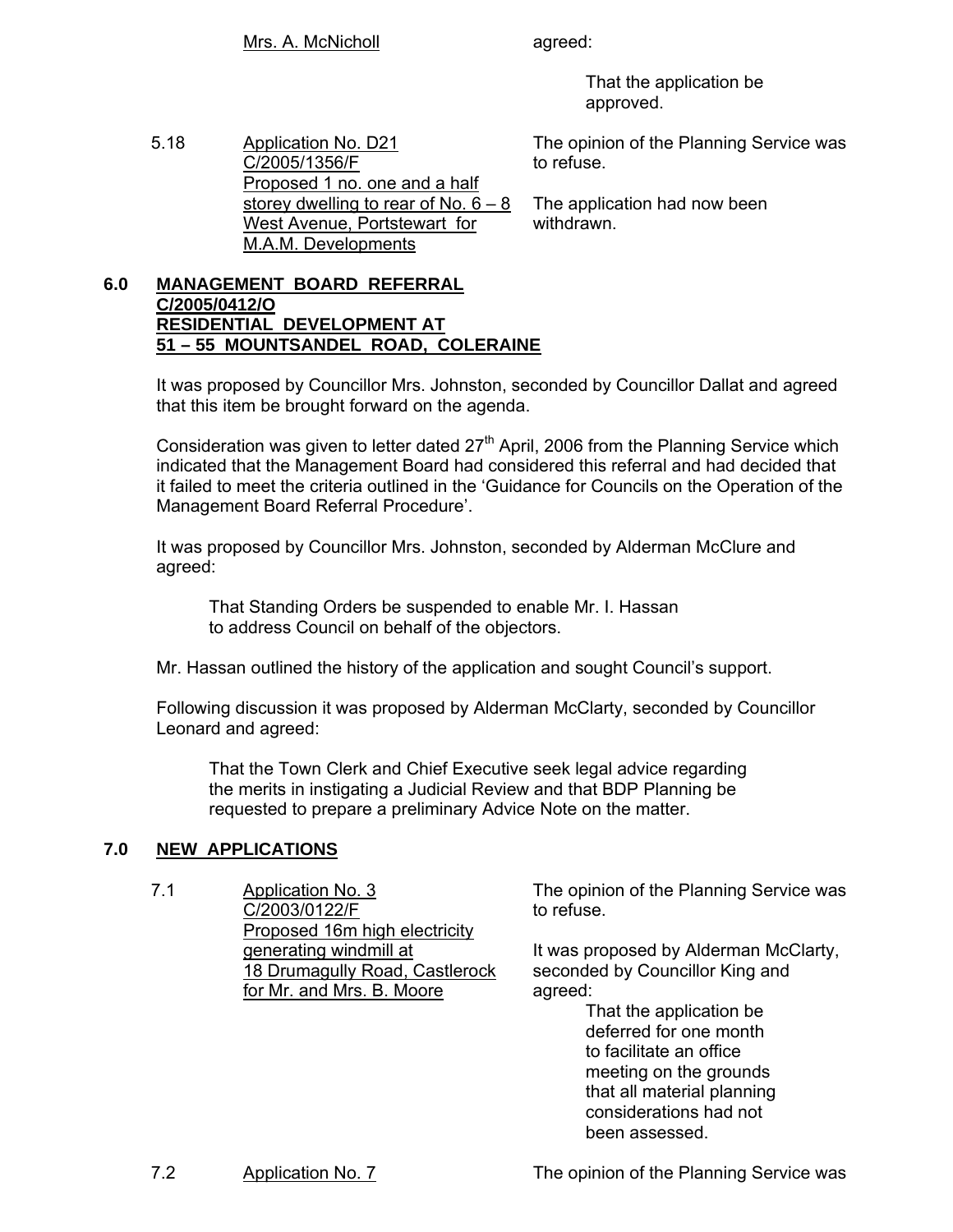C/2004/0761/F 3 no. holiday cottages at 105 Bishops Road, Castlerock for Mr. B. Moore

6 units on Ramore Avenue and 2 Units on Landsdowne Lane, with associated parking at ground floor level at 2 Ramore Avenue and 11 Lansdowne Lane, Portrush for

Construction of single building to accommodate builders providers,

accommodation to replace existing builders providers/DIY unit, office building and building material stores at 255 – 257 Dunhill Road,

Orianna Investments Ltd.

to refuse.

It was proposed by Alderman McClarty, seconded by Councillor King and agreed:

> That the application be deferred for one month to facilitate an office meeting on the grounds that all material planning considerations had not been assessed.

The opinion of the Planning Service was to refuse.

It was proposed by Councillor Ms. Alexander, seconded by Alderman McClarty and agreed:

> That the application be deferred for one month to facilitate an office meeting on the grounds that all material planning considerations had not been assessed.

The opinion of the Planning Service was to approve.

It was proposed by Councillor Hillis, seconded by Alderman McClarty and agreed:

> That the application be deferred for one month to facilitate an office meeting on the grounds that all material planning considerations had not been assessed.

7.5 Application No. 13 C/2005/0775/O Site for new dwelling approximately 140m south-east of No. 24 Laragh Road, Swatragh for Mr. Dillon

The opinion of the Planning Service was to refuse.

It was proposed by Councillor Leonard, seconded by Councillor Ms. Alexander and agreed:

> That the application be deferred for one month to facilitate an office meeting on the grounds

7.4 Application No. 10

7.3 Application No. 8

C/2004/1376/F

C/2005/0114/F

Shanton Ltd.

DIY unit and ancillary

Macosquin, Coleraine for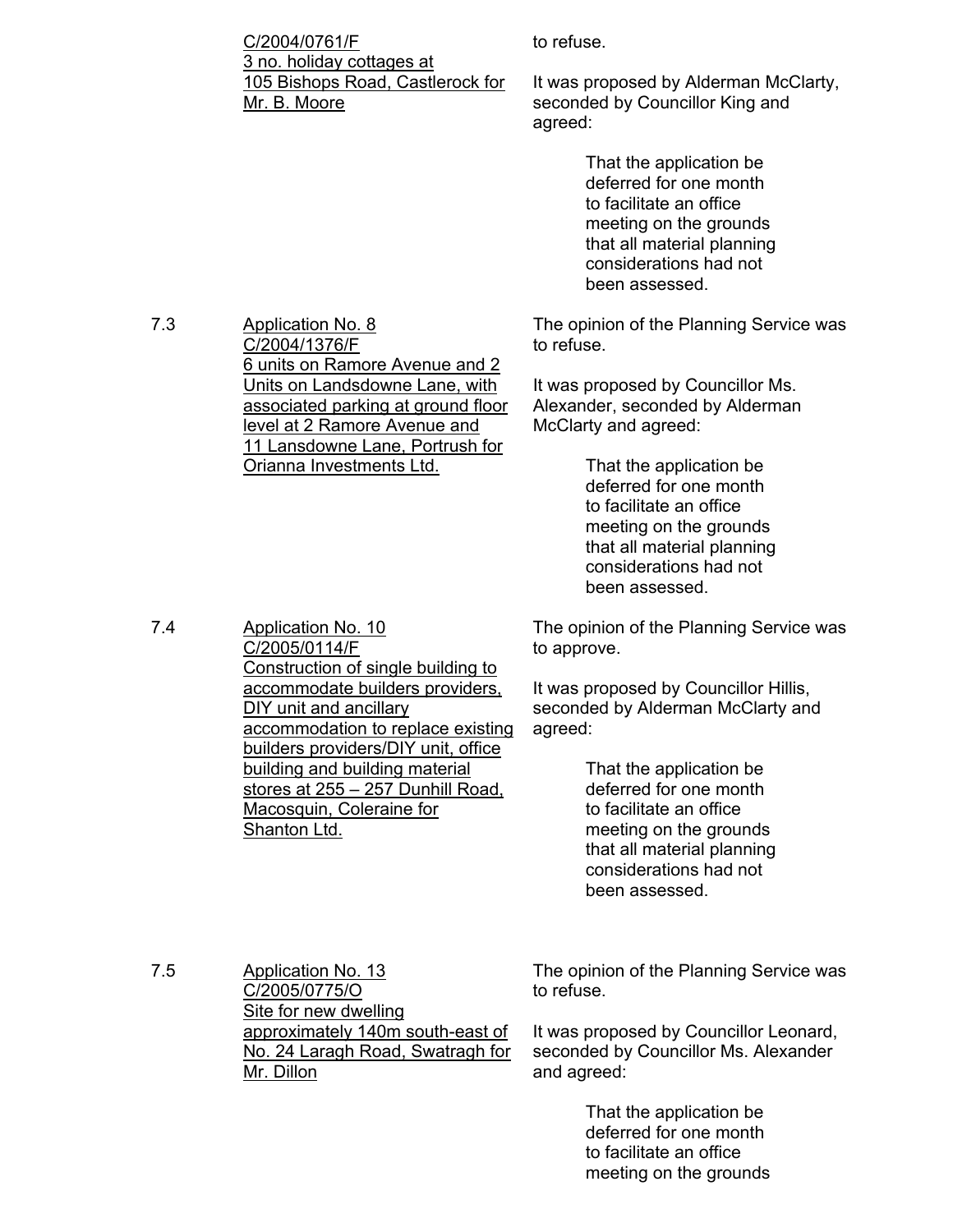that all material planning considerations had not been assessed.

The opinion of the Planning Service was to refuse.

It was proposed by the Mayor, seconded by Alderman McClure and agreed:

> That the application be deferred for one month to facilitate an office meeting on the grounds that all material planning considerations had not been assessed.

The opinion of the Planning Service was to refuse.

It was proposed by Alderman McClarty, seconded by Alderman Mrs.Black and agreed:

> That the application be deferred for one month to facilitate an office meeting on the grounds that all material planning considerations had not been assessed.

The opinion of the Planning Service was to refuse both applications.

It was proposed by Councillor Dallat, seconded by Councillor Leonard and agreed:

> That the applications be deferred for one month to facilitate an office meeting on the grounds that all material planning considerations had not been assessed.

The opinion of the Planning Service was to refuse.

It was proposed by the Mayor, seconded by Councillor Gilkinson and agreed:

That the application be

7.6 Application No. 14 C/2005/0947/F Change of house types within ongoing housing development from 16 no. two storey semidetached dwellings to a mix of 22 no. two storey and two and a half storey semi-detached dwellings at Knockbracken Way to rear of Knockbracken Court, Knocklynn Road, Coleraine for Edenmore **Properties** 

7.7 Application No. 18 C/2005/1082/F Proposed construction of five townhouses and associated car parking at 49 Mill Road, Portstewart for Mr. R. and S. McIlmoyle and McCombe

7.8 Application No. 20 C/2005/1125/O Proposed dwelling and garage at Site 1 – rear of 16 Shinney Road, Coleraine for Mr. H. Henry

> Application No. 21 C/2005/1126/O Proposed dwelling and garage at Site 2 – rear of 16 Shinney Road, Coleraine for Mr. H. Henry

7.9 Application No. 25 C/2005/1172/O Proposed site for 1 no. detached dwelling adjacent to 521 Windyhall Park, Coleraine for Mr. Lyttle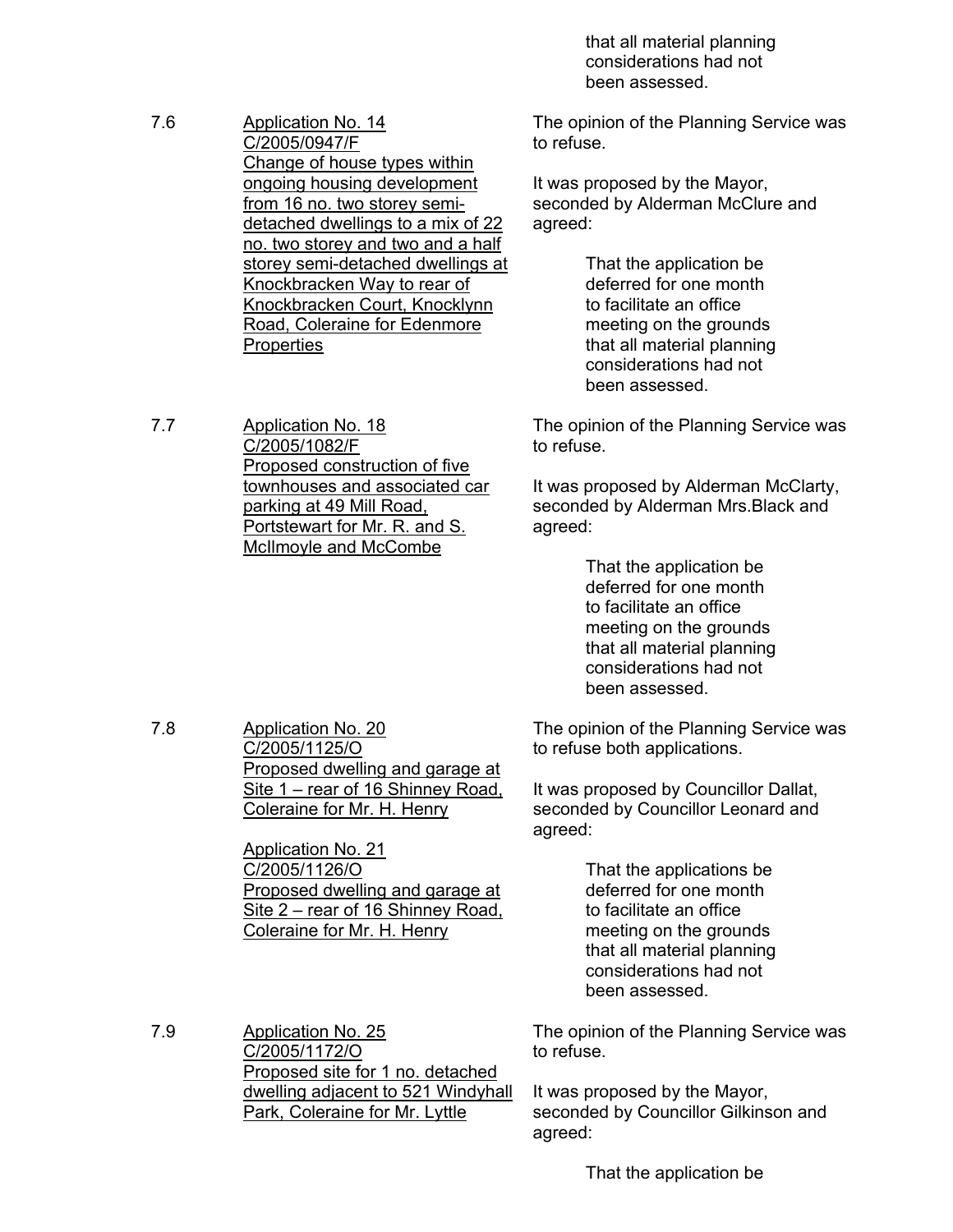deferred for one month to facilitate an office meeting on the grounds that all material planning considerations had not been assessed.

The opinion of the Planning Service was to refuse.

Following discussion it was agreed that the application be referred to the Divisional Planning Officer to facilitate consideration of the Agent's concerns.

The opinion of the Planning Service was to refuse.

It was proposed by Councillor Dallat, seconded by Councillor Leonard and agreed:

> That the application be deferred for one month to facilitate an office meeting on the grounds that all material planning considerations had not been assessed.

The opinion of the Planning Service was to approve.

It was proposed by Councillor Bradley, seconded by the Mayor and agreed:

> That the application be deferred for one month to facilitate an office meeting on the grounds that all material planning considerations had not been assessed.

The opinion of the Planning Service was to refuse.

It was proposed by Councillor McQuillan, seconded by Councillor Mrs. Church and agreed:

> That the application be deferred for one month to facilitate an office meeting on the grounds that all material planning considerations had not

7.10 Application No. 26 C/2005/1175/F Proposed 4 no. dwellings at No. 25 Mountsandel Road, Coleraine for Mr. J. Murray

7.11 Application No. 29 C/2005/1220/F Change of use from farm building to farm machinery workshop and sales adjacent to 7 Laragh Road, Swatragh for Mr. D. O'Kane

7.12 Application No. 33 C/2005/1297/F Demolition of No. 42 and part demolition of No. 44 and erection of 2 no. fast food units with storage and staff facilities at 42 – 44 Railway Road, Coleraine for Mr. Lynas

> Dwelling and garage adjacent to 95 Edenbane Road, Garvagh for

C/2005/1316/O

Mr. G. Boyd

7.13 Application No. 35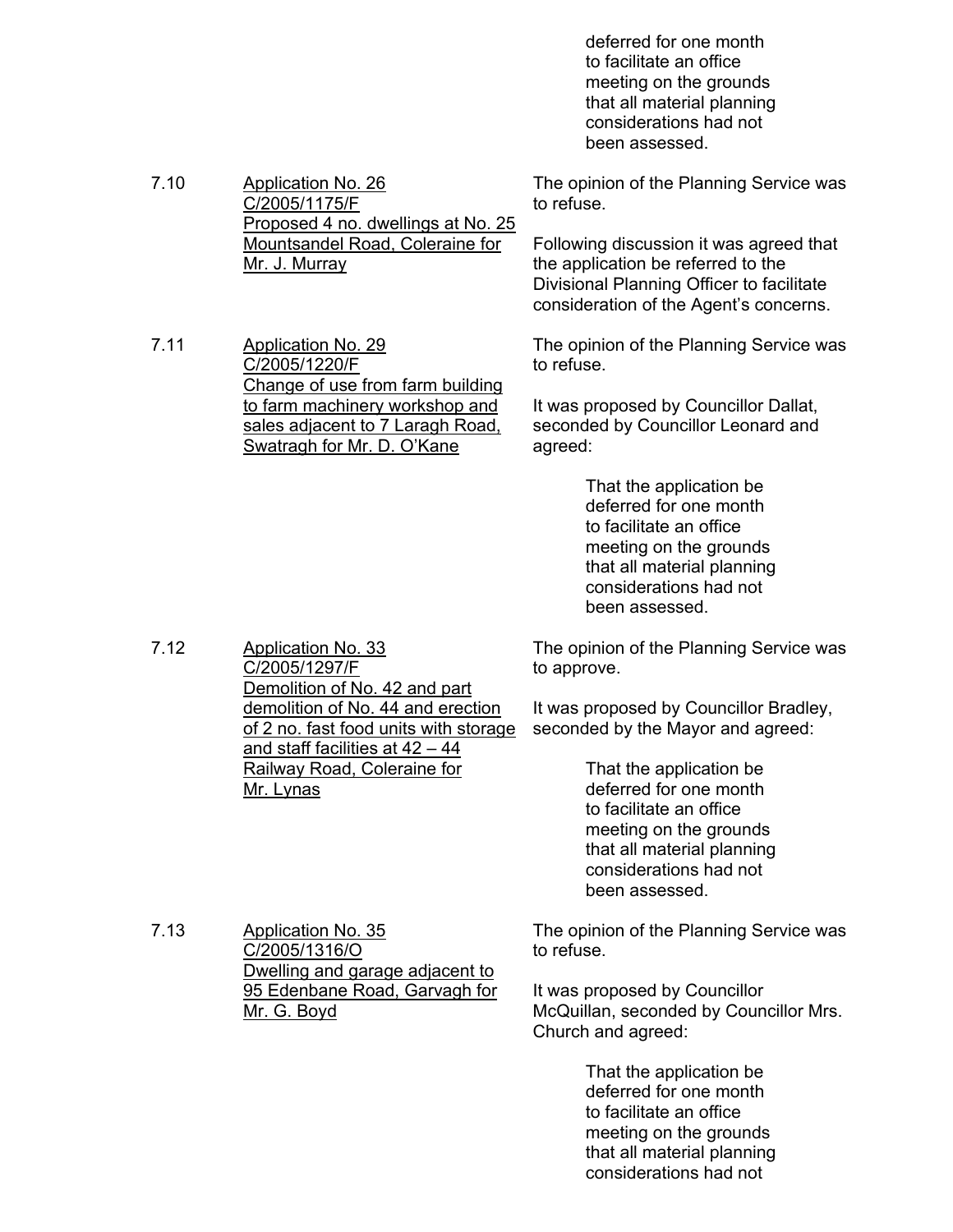been assessed.

7.14 Application No. 36 C/2005/1320/F Proposed enhancement to existing access on the Tamneyrankin Road to include alterations to existing DRD Roads Service verge adjacent to No. 18 Tamneyrankin Road, Swatragh for Mr. G. McPeake

The opinion of the Planning Service was to refuse.

It was proposed by Councillor Dallat, seconded by Councillor Leonard and agreed:

> That the application be deferred for one month to facilitate an office meeting on the grounds that all material planning considerations had not been assessed.

The opinion of the Planning Service was to refuse.

It was proposed by the Mayor, seconded by Councillor Mrs. Fielding and agreed:

> That the application be deferred for one month to facilitate an office meeting on the grounds that all material planning considerations had not been assessed.

The opinion of the Planning Service was to refuse.

It was proposed by Councillor McPherson, seconded by Councillor Stewart and unanimously agreed:

> That the application be approved.

It was agreed that the application be referred to the Divisional Planning Manager in connection with a reserved matters application.

The opinion of the Planning Service was to refuse.

The application had now been withdrawn.

The opinion of the Planning Service was to refuse both applications.

It was proposed by Councillor Ms.

7.15 Application No. 38

C/2005/1343/F Demolition of existing house and rebuild to provide 3 no. apartments at 19 Circular Road, Coleraine for Mr. R. Dorrans

7.16 Application No. 41 C/2005/1365/F Proposed dwelling with integral garage and new laneway 60m south-west of No. 14 Revallagh Road, Bushmills for Mr. and Mrs. Kennedy

7.17 Application No. 48 C/2005/1417/F Proposed retirement farm dwelling adjacent to No. 71 Newbridge Road, Coleraine for Miss Hart

7.18 Application No. 49 C/2005/1418/O Site for semi-detached dwelling and garage at Site 2 to rear of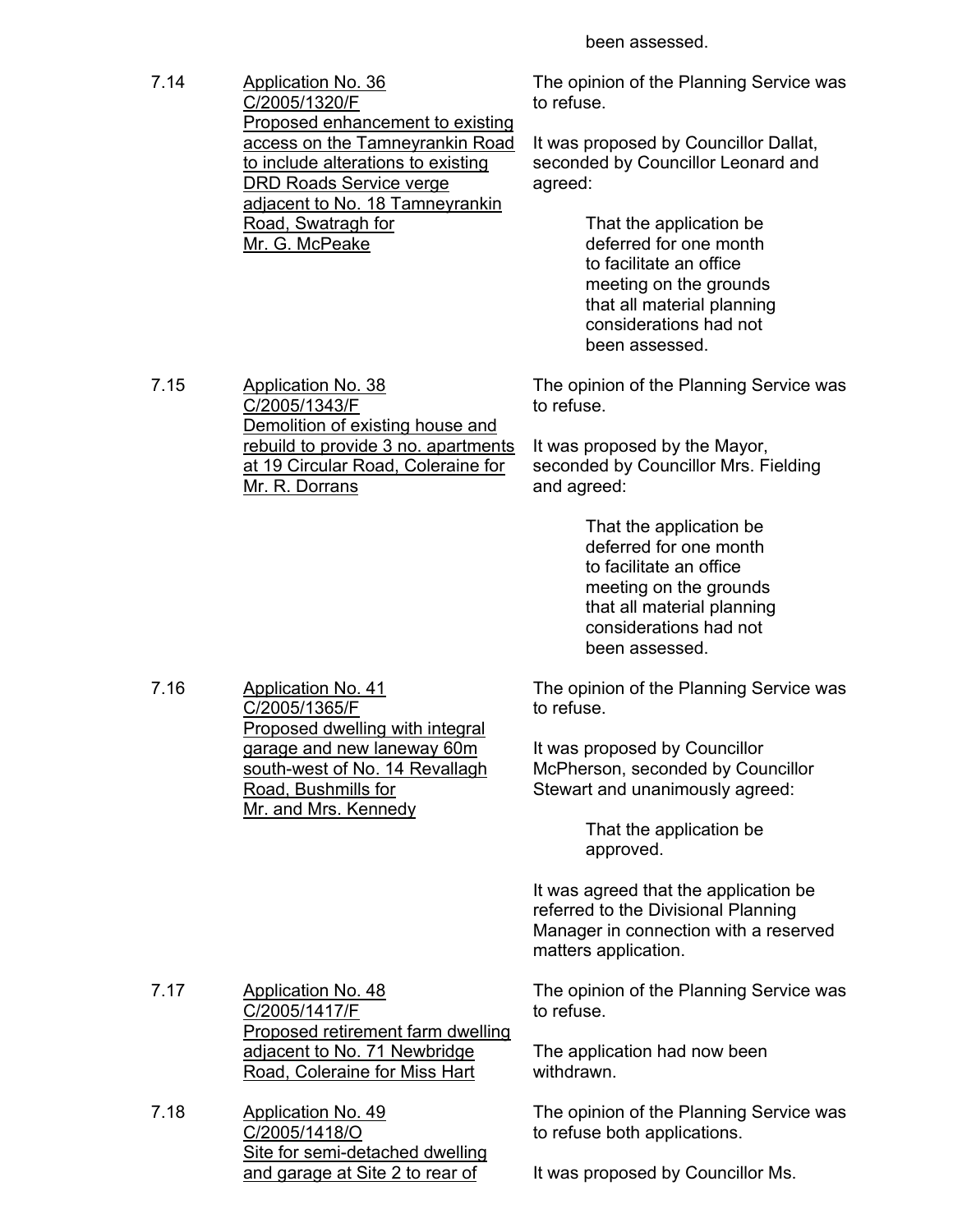|  | 73 Rusky Park, Aghadowey for |  |
|--|------------------------------|--|
|  | Mr. and Mrs. C. McDowell     |  |

Application No. 50 C/2005/1420/O Site for semi-detached dwelling and garage at Site 1 to rear of 73 Rusky Park, Aghadowey for Mr. and Mrs. C. McDowell

7.19 Application No. 53 C/2005/1425/F Proposed one and a half storey dwelling with integrated garage and associated site works at site north-east of 207 Mountsandel Road, Coleraine for Mr. G. Neill

7.20 Application No. 55

C/2005/1433/F

at No. 24 Ballyhome Road, Portrush for Mr. Simpson

Alexander, seconded by Councillor Leonard and agreed:

> That the applications be deferred for one month to facilitate an office meeting on the grounds that all material planning considerations had not been assessed.

The opinion of the Planning Service was to refuse.

It was proposed by Councillor Ms. Alexander, seconded by Councillor Leonard and agreed:

> That the application be deferred for one month to facilitate an office meeting on the grounds that all material planning considerations had not been assessed.

Rear extension to existing dwelling The opinion of the Planning Service was to refuse.

> It was proposed by the Mayor, seconded by Councillor Gilkinson and agreed:

> > That the application be deferred for one month to facilitate an office meeting on the grounds that all material planning considerations had not been assessed.

7.21 Application No. 58 C/2006/0009/O Proposed development of 2 no. detached dwellings adjacent to 28 Letterloan Road, Coleraine for Mr. A. Crowe

The opinion of the Planning Service was to refuse.

It was proposed by Councillor Mrs. Church, seconded by Alderman McClure and agreed:

> That the application be deferred for one month to facilitate an office meeting on the grounds that all material planning considerations had not been assessed.

7.22 Application No. 62 The opinion of the Planning Service was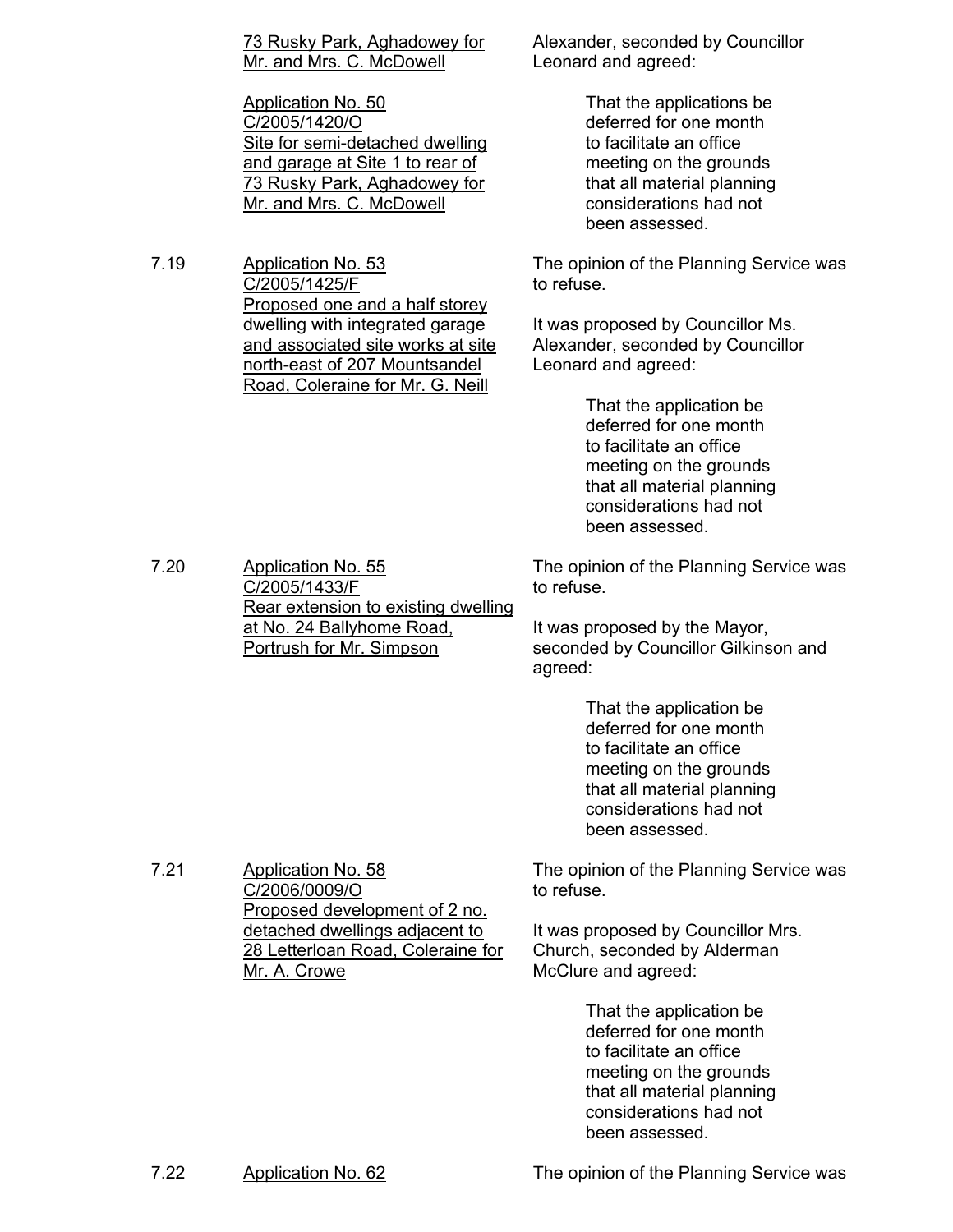C/2006/0045/O Site for dwelling and garage approximately 260m north-east of 28 Coolnasillagh Road, Garvagh for Mr. D. McMullan

to refuse.

It was proposed by Councillor Dallat, seconded by Councillor Leonard and agreed:

> That the application be deferred for one month to facilitate an office meeting on the grounds that all material planning considerations had not been assessed.

The opinion of the Planning Service was to approve.

Reported that this application was now the subject of a non-determination appeal and would be withdrawn from the schedule.

The opinion of the Planning Service was to refuse.

It was proposed by Councillor Dallat, seconded by Councillor Leonard and agreed:

> That the application be deferred for one month to facilitate an office meeting on the grounds that all material planning considerations had not been assessed.

The opinion of the Planning Service was to refuse.

It was proposed by Councillor King, seconded by Alderman McClarty and agreed:

> That the application be deferred for one month to facilitate an office meeting on the grounds that all material planning considerations had not been assessed.

## **8.0 GENERAL PLANNING ISSUES**

7.25 Application No. 73

C/2006/0136/O

Proposed domestic dwelling in garden of 5 Killeague Road, Coleraine for Mr. A. Moore

- 8.1 Enforcement Section Update
	- (a) New dwelling at Drumslade, Reported that the owner of this property

7.23 Application No. 65 C/2006/0077/O Replacement of redundant barn to provide dwelling house adjacent to 102 Grove Road, Crossland, Maghera for Ms. McKenna

7.24 Application No. 67 C/2006/0082/F 1 no. one and a half storey dwelling house with attached garage opposite 32 Tirkeeran Road, Garvagh for Mr. and Mrs. Boylan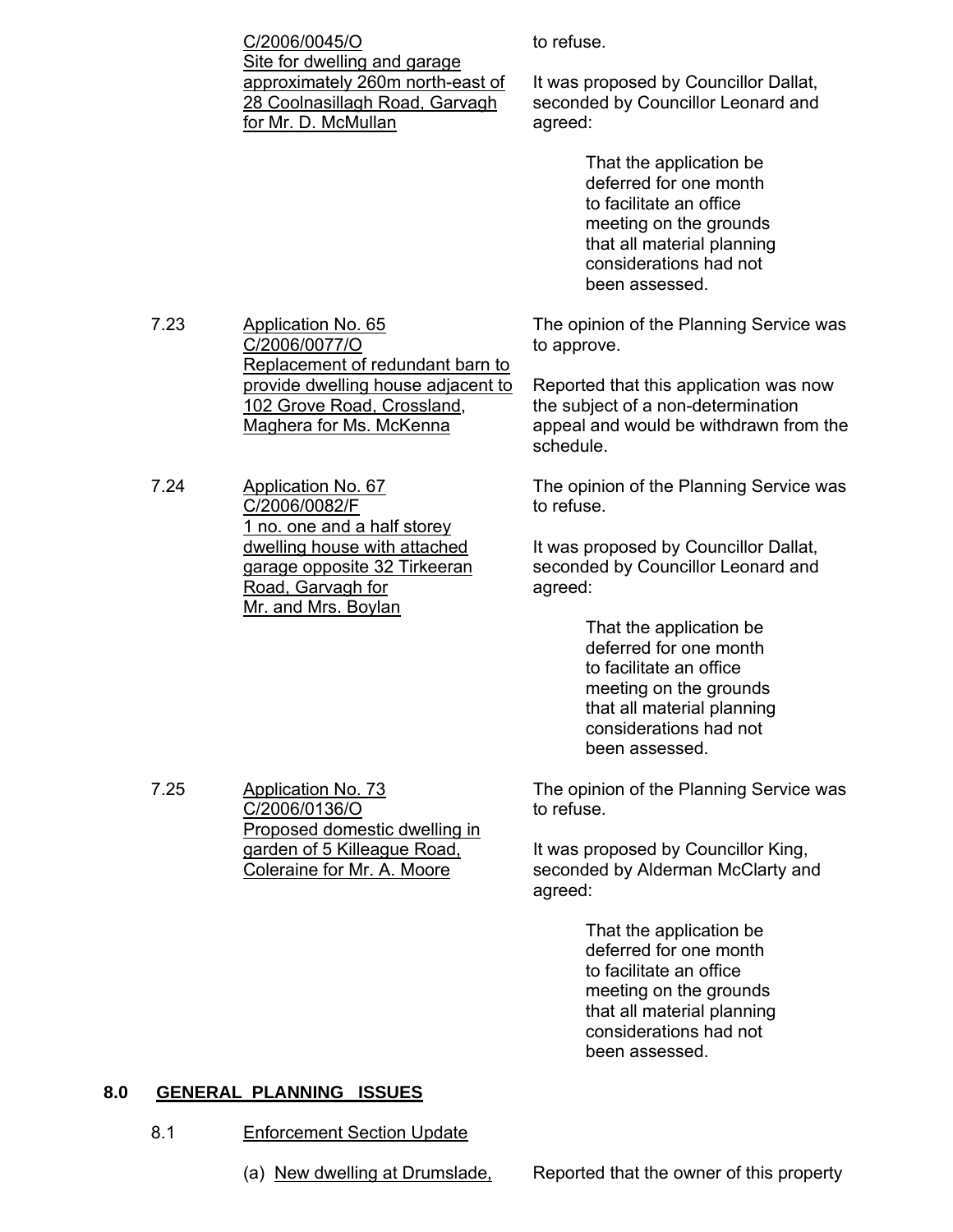|     |     | Portstewart                                                                          | had not been established.                                                                                                                                      |
|-----|-----|--------------------------------------------------------------------------------------|----------------------------------------------------------------------------------------------------------------------------------------------------------------|
|     |     | (b) 77 Eglinton Street, Portrush -<br>Update                                         | Reported that the final warning letter<br>had been issued regarding the breach of<br>planning regulations.                                                     |
|     |     |                                                                                      | An Enforcement Officer would contact<br>Councillor Ms. Alexander.                                                                                              |
|     |     | (c) South of 187 Ballybogey Road,<br>Portrush - Unauthorised<br>erection of dwelling | Reported that the initial investigation of<br>this matter was commencing.                                                                                      |
|     | 8.2 | Development opposite Shellbridge<br>Park, Coleraine                                  | Reported that the Private Streets<br>Development drawings were still<br>awaited but the development was<br>proceeding in accordance with planning<br>approval. |
|     | 8.3 | Caravan Park, Portballintrae-<br>Planning approval for floodlighting                 | Reported that the initial investigation of<br>this matter was commencing.                                                                                      |
|     | 8.4 | Cromore House, Portstewart-<br><u> Outbuildings - Update</u>                         | Reported that this matter was under<br>investigation.                                                                                                          |
|     | 8.5 | 1 Crocknamack Street, Portrush -<br>Update                                           | Reported that a retrospective application<br>had been received but was invalid.                                                                                |
| 9.0 |     | PLANNING ISSUES RAISED BY MEMBERS                                                    |                                                                                                                                                                |
|     |     | $Q_{\text{mean}} Q_{\text{mean}} + \left  Q_{\text{mean}} Q_{\text{mean}} \right $   | Am inselate iiraa maarraataal am thia                                                                                                                          |

- 9.1 Queen Street/Bridge Street, **Coleraine**
- 9.2 Application No. C/2005/0378/O 9 Carragh Road, Bushmills -Mr. McGrotty
- 9.3 Special Tourism Provision Report

An update was requested on this development.

This application had been referred to the Divisional Planning Manager for a second deferral. An update was requested.

A report was requested outlining the basis used by the Planning Service for determining decisions in connection with tourism related applications and how much emphasis was given to Council and Northern Ireland Tourist Board consultations.

# **10.0 NON-DETERMINATION APPEALS**

 Consideration was given to a Non-Determination Appeals in respect of the following planning application (Report previously supplied).

10.1 C/2005/1078/F Erection of 11 no. townhouses and 9 no. apartments with associated parking court and landscaping – site south of Nos. 1 – 27 Nursery Avenue, Portstewart

The opinion of the Planning Service was to refuse.

It was proposed by Councillor Ms. Alexander, seconded by Councillor Leonard and agreed: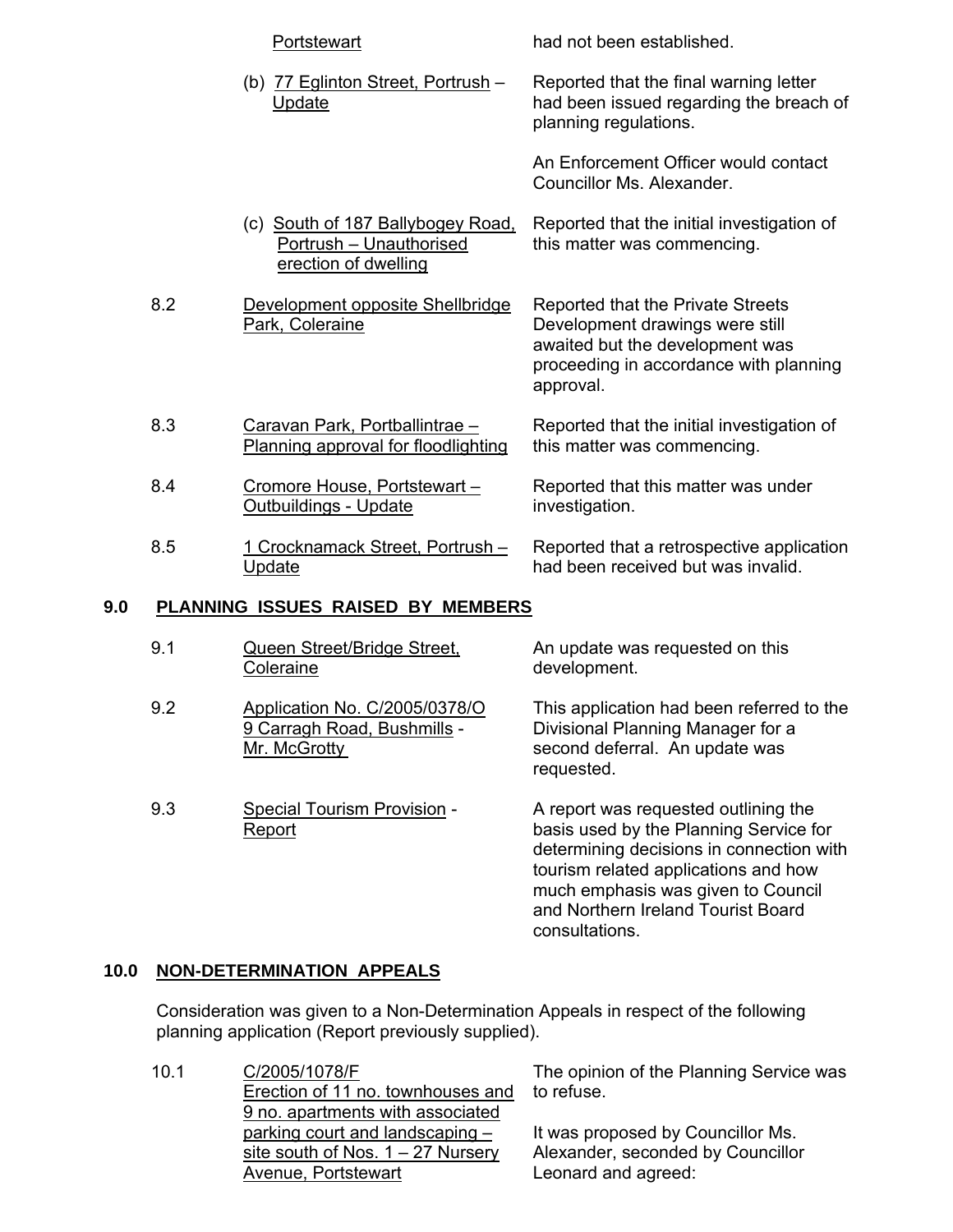That Council support a refusal.

10.2 C/2005/0760/O Dwelling 520m north-east of 10 Cam Road, Coleraine for Mr. D. O'Kane

It was noted that the site meeting in respect of this Non-Determination Appeal would be held on  $18<sup>th</sup>$  May, 2006.

## **11.0 BDP PLANNING - MBR SCREENING NOTE**

11.1 Application No. C/2005/0087/F New dwelling and garage 25m north-west of 130 Cloyfin Road, Coleraine

Consideration was given to the MBR Screening Note from BDP Planning in respect of this application (previously supplied).

BDP Planning considered that the application did not meet the criteria contained in the document 'Guidance for Councils on the Operation of the Management Board Referral Procedure'.

It was agreed that Council accept the recommendation of BDP Planning and that the application should not be referred to the Planning Service Management Board.

# **12.0 DRAFT PLANNING POLICY STATEMENT 14**

 The Administrative Officer advised members of the responses received to date from other Councils and NILGA in connection with Council's Notice of Motion. Following discussion it was proposed by Councillor Dallat, seconded by Councillor McPherson and agreed:

 That the Administrative Officer write to the Department for Regional Development requesting that, as part of the consultation process for the above draft Statement, consideration be given to providing a workshop in the Coleraine area.

## **13.0 DIVISIONAL PLANNING MANAGER - SECOND DEFERRALS**

13.1 Application No. C/2005/0815/O Site for dwelling behind No. 58 Plantation Road, Garvagh

Read letter from the Divisional Planning Manager advising members that the file for the above application had been reviewed and that all issues had been properly considered.

 It was noted that the decision to refuse would be issued and Council's disagreement with the Department's recommendation would be recorded on file.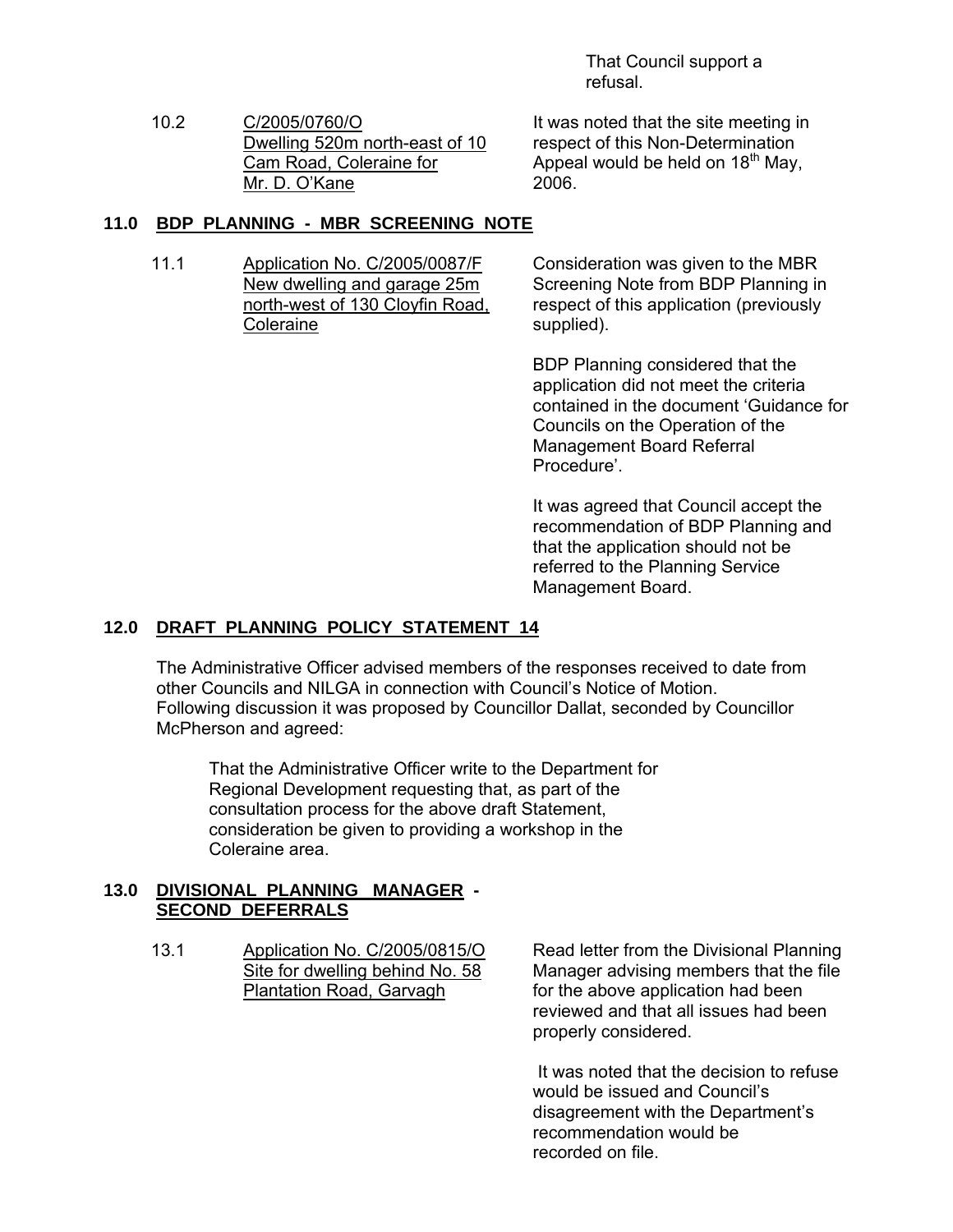13.2 Application No. C/2005/0378/O Site for dwelling and garage 500m south-east of 9 Carragh Road, **Bushmills** 

Read letter from the Divisional Planning Manager advising members that the file for the above application had been reviewed and that all issues had been properly considered.

 It was noted that the decision to approve would be issued and Council's disagreement with the Department's recommendation would be recorded on file.

## **14.0 VISITATIONS - REMINDER**

The Administrative Officer reminded members of the following visitations:

- Riding for the Disabled Wednesday,  $10^{th}$  May, 2006 at 7.30 p.m.
- Magilligan Prison Monday,  $15<sup>th</sup>$  May, 2006 at 2.00 p.m.
- RNLI Lifeboat Trip Thursday,  $15<sup>th</sup>$  June, 2006 at 6.30 p.m.

# **15.0 BALANCED COMMUNITIES REVIEW GROUP**

 Councillor Leonard requested that the BDP Planning Update Note on the work of the Review Group be placed on an appropriate Committee agenda for discussion.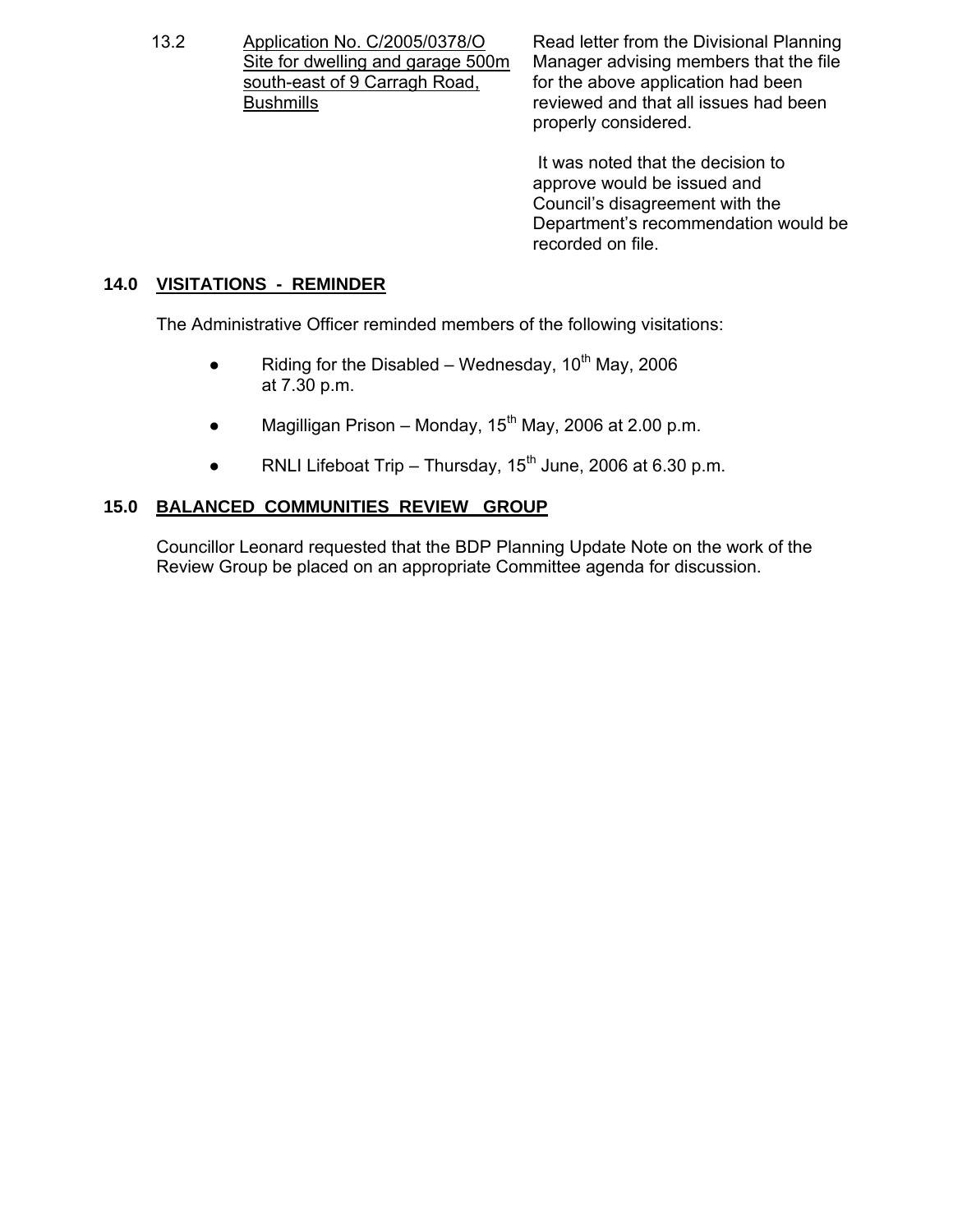## **POLICY AND DEVELOPMENT COMMITTEE**

**16th May, 2006.** 

| <b>Present:</b>                          |                                                                                                                                                                             | Alderman D. McClarty, in the Chair                                                                                                                                                                                      |  |
|------------------------------------------|-----------------------------------------------------------------------------------------------------------------------------------------------------------------------------|-------------------------------------------------------------------------------------------------------------------------------------------------------------------------------------------------------------------------|--|
|                                          |                                                                                                                                                                             | The Mayor, Councillor T. J. Deans                                                                                                                                                                                       |  |
|                                          |                                                                                                                                                                             | The Deputy Mayor, Alderman M. T. Hickey (Mrs.)                                                                                                                                                                          |  |
|                                          | <b>Aldermen</b>                                                                                                                                                             |                                                                                                                                                                                                                         |  |
|                                          | E. T. Black (Mrs.)<br>W. T. Creelman                                                                                                                                        | W. J. McClure                                                                                                                                                                                                           |  |
|                                          | <b>Councillors</b>                                                                                                                                                          |                                                                                                                                                                                                                         |  |
|                                          | C. S. Alexander (Ms.)<br>J. M. Bradley<br>(Items $1.0 - 15.0$ )<br>O. M. Church (Mrs.)<br>A. S. Cole<br>J. J. Dallat<br>E. P. Fielding (Mrs.) R. D. Stewart<br>S. Gilkinson | N. F. Hillis<br>(Items $1.0 - 8.0$ ) E. A. Johnston (Mrs.)<br>W. A. King<br><b>B.</b> Leonard<br>G. L. McLaughlin<br>R. A. McPherson<br>A. McQuillan                                                                    |  |
| <b>Officers in</b><br><b>Attendance:</b> |                                                                                                                                                                             | Town Clerk and Chief Executive, Director of Corporate<br>Services, Head of Development Services, Head of<br>Administrative Services, Community Development Manager<br>(Items $1.0 - 2.1$ ) and Administrative Assistant |  |
| Apology:                                 | <b>Councillor Barbour</b>                                                                                                                                                   |                                                                                                                                                                                                                         |  |
| <b>CORPORATE SERVICES REPORT</b><br>1.0  |                                                                                                                                                                             |                                                                                                                                                                                                                         |  |

The Report of the Director of Corporate Services was considered (previously supplied).

Matters arising:

| 1.1 | Matters for Information           |                                                                                                                                                                                                                   |
|-----|-----------------------------------|-------------------------------------------------------------------------------------------------------------------------------------------------------------------------------------------------------------------|
|     | 1.1.1 Rate Reliefs for Business   | Committee noted information on this topic, as<br>contained in the report.                                                                                                                                         |
|     | 1.1.2 Code of Audit Practice 2006 | Committee noted the contents of the Code of<br>Audit Practice for Local Government Bodies in<br>Northern Ireland (previously supplied).                                                                           |
|     |                                   | The Director of Corporate Services advised<br>members that, as a result of a new legislative<br>requirement, they could shortly expect to<br>receive an Annual Audit Letter from the Local<br>Government Auditor. |
|     | 1.1.3 Accounts                    | Accounts for March and April 2006 had been                                                                                                                                                                        |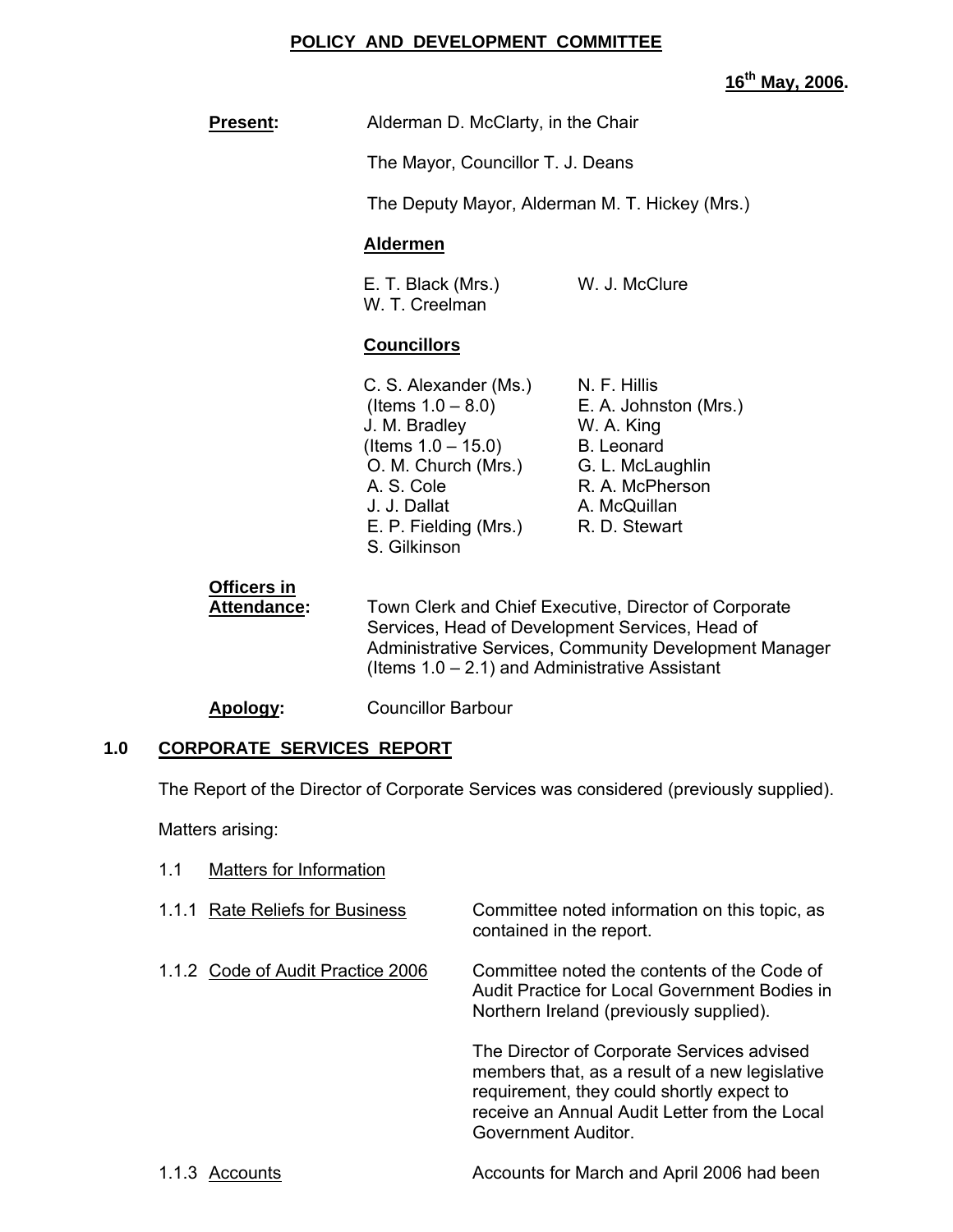sent to members on Friday 5<sup>th</sup> May, 2006, for information.

Noted.

1.1.4 New Appointments The following appointments had been made in accordance with the Local Government Staff Commission's Code of Procedures on Recruitment and Selection:

# Technical Services Department

Chargehand – General Works Team: Mr. A. Taylor

# Leisure Services Department

Caretaker – Portrush Town Hall: Ms. S. Toner

Housekeeper/Cleaner – Flowerfield Arts Centre: Ms. S. Mustchin

# **2.0 DEVELOPMENT SERVICES REPORT**

The report of the Head of Development Services was considered (previously supplied).

Matters arising:

| 2.1 | <b>Good Relations Audit</b>                       | The Head of Development Services introduced<br>Mr. Tommy Stewart, Vision Management<br>Services and Ms. Julie Welsh, Community<br>Development Manager, to the meeting.                                                                                                                                 |
|-----|---------------------------------------------------|--------------------------------------------------------------------------------------------------------------------------------------------------------------------------------------------------------------------------------------------------------------------------------------------------------|
|     |                                                   | Mr. Stewart made a presentation to members<br>on the findings of the Good Relations Audit, as<br>detailed in his report (previously supplied). The<br>report establishes a baseline, for discussion and<br>evaluation by Councillors, in the preparation of<br>Council's 2007 Good Relations Strategy. |
|     |                                                   | During the discussion which followed, Councillor<br>Leonard asked that it be recorded, as a<br>procedural point, that future research carried out<br>on behalf of Council should be supported by<br>quantitative, broad based analysis.                                                                |
|     |                                                   | The Chairman thanked Mr. Stewart and Ms.<br>Welsh for the presentation of this challenging<br>document, following which they withdrew.                                                                                                                                                                 |
| 2.2 | Lower Bann Canoe Challenge                        | Council is recommended to contribute<br>assistance in kind to the sum of £2,000 towards<br>this event to be held on Saturday 23 <sup>rd</sup><br>September, 2006.                                                                                                                                      |
| 2.3 | International Conference of<br>the Girls' Brigade | Council is recommended to contribute<br>assistance of £1,000 to the International                                                                                                                                                                                                                      |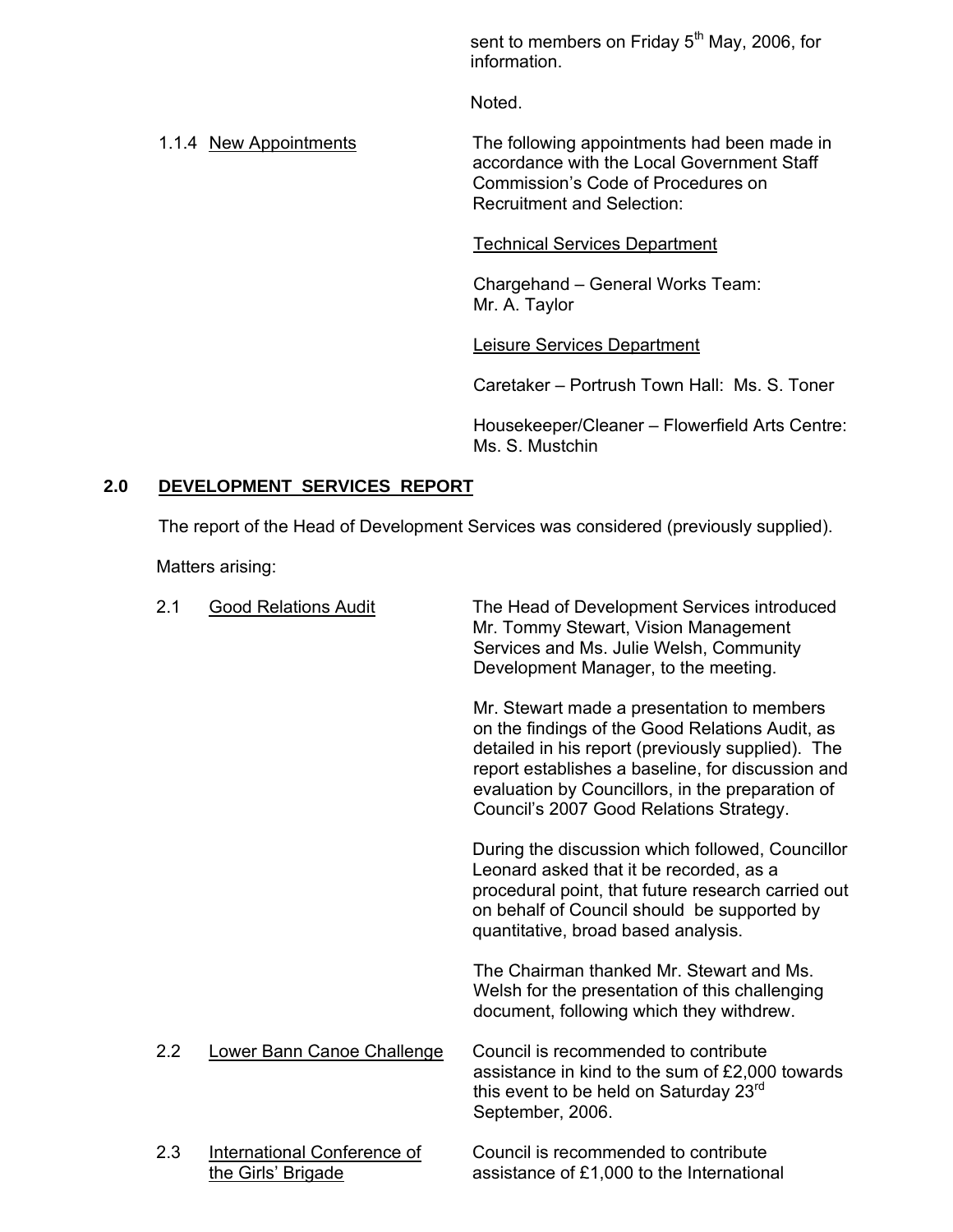|     |                                                 | Conference of the Girl's Brigade, to be held at<br>the University of Ulster, Coleraine $5^{th} - 12^{th}$<br>August, 2006.                                                                                                                                                              |
|-----|-------------------------------------------------|-----------------------------------------------------------------------------------------------------------------------------------------------------------------------------------------------------------------------------------------------------------------------------------------|
| 2.4 | <b>Waterbus for Lower Bann</b>                  | Consideration was given to information on this<br>topic, as contained in the report and members<br>noted that full details of the application by Mr.<br>Robert Anderson to provide a Waterbus service,<br>would be provided at the June meeting of Policy<br>and Development Committee. |
|     |                                                 | Members welcomed the application for the<br>operation of this service and it was<br>recommended:                                                                                                                                                                                        |
|     |                                                 | That, as an interim measure, Council<br>approve the use of Christie Park jetty for<br>the operation of a waterbus service on<br>the River Bann by Mr. Robert Anderson,<br>subject to full insurances, health and<br>safety details, licences etc being<br>provided.                     |
| 2.5 | <b>Start a Business Programme</b>               | An overview of Council's draft response<br>(previously supplied) to the Invest NI 'Start a<br>Business Programme' Evaluation Report, was<br>presented to Committee by the Head of<br>Development Services.                                                                              |
|     |                                                 | In response to comments on the need for more<br>consideration of the draft response, the Head of<br>Development Services advised that there would<br>be additional opportunity to influence the<br>contents of the Business Programme at a later<br>date.                               |
|     |                                                 | It was subsequently recommended:                                                                                                                                                                                                                                                        |
|     |                                                 | That Council adopt and endorse the<br>draft response in full.                                                                                                                                                                                                                           |
| 2.6 | <b>Funding for the 'Festival of</b><br>the Sea' | The Head of Development Services advised<br>members that a letter of offer for a grant of<br>£15,000 had been received from Interreg III and<br>it was recommended:                                                                                                                     |
|     |                                                 | That Council contribute £5,000 towards<br>the Festival of the Sea event.                                                                                                                                                                                                                |
| 2.7 | <b>Cranagh Development</b>                      | Consideration was given to Council's response<br>to a request by the owner of the Cranagh<br>Marina, for Council officers' views on draft plans<br>for the development of this facility, as contained<br>in the report.                                                                 |
|     |                                                 | Following discussion, it was recommended:                                                                                                                                                                                                                                               |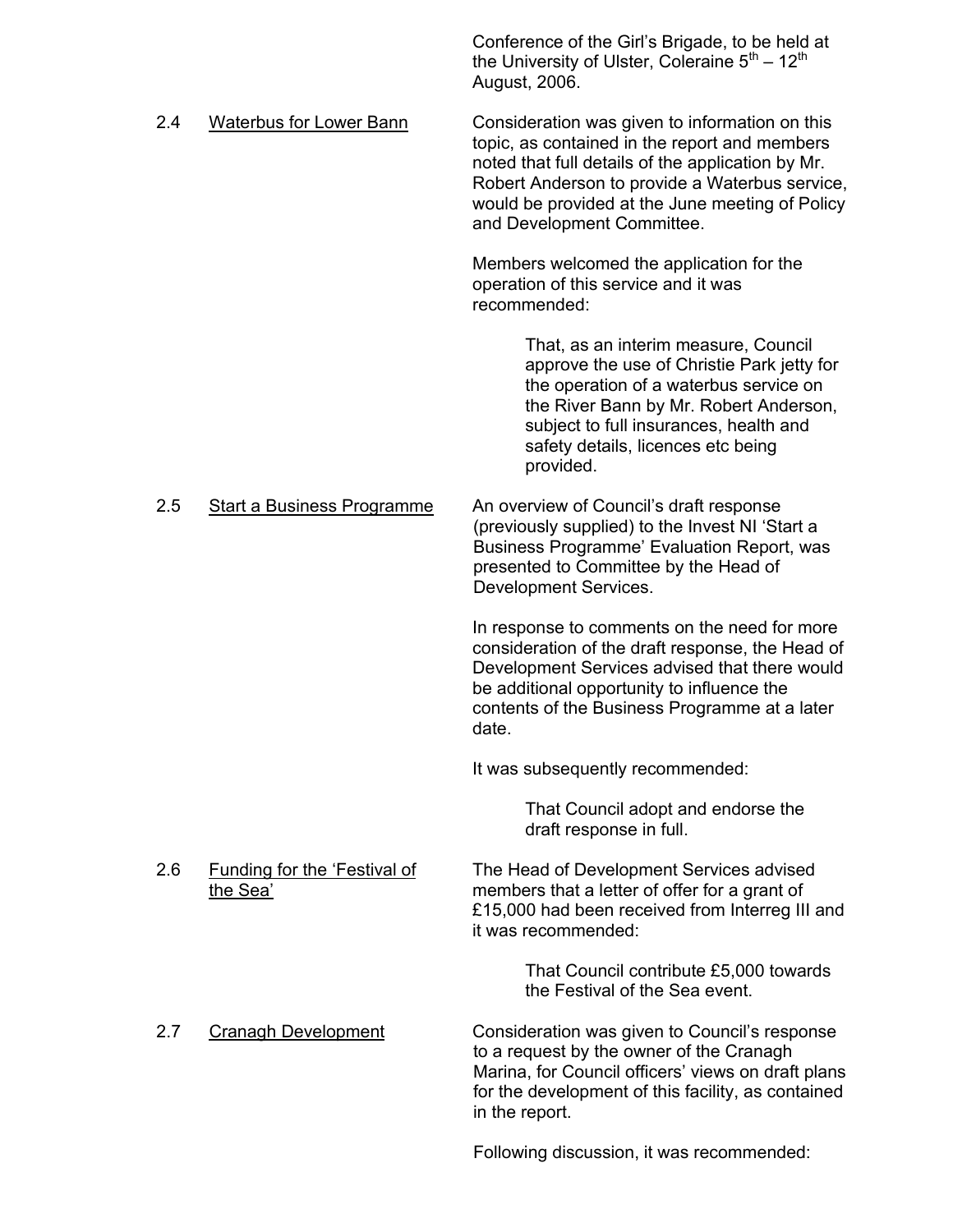That Council highlight the aspects of the proposal which correlated with its Tourism Development Strategy subject to:

- (i) the core value of 'watersports' to include a definition of activities that would not be acceptable to Council;
- (ii) emphasis to be placed on the need for sympathetic development of the rural environment;
- (iii) accommodation to be holiday rental only.

Members noted that details of this scheme would be presented at a future meeting of Council's Planning Committee.

## **3.0 LAND AND PROPERTY**

 Consideration was given to the Report of the Head of Administrative Services on Land and Property (previously supplied).

Matters arising:

3.1 Footpath Construction at A request had been made by Roads Service for Castlewalk, Castlerock Council to sell a strip of ground alongside the playing field in Castlerock, already delineated by a line of bollards, to allow construction of a footpath.

Recommended:

 That Council agree this request subject to a price being established by the Valuation and Lands Agency and to the Roads Service paying all costs.

3.2 The Crescent Playing Fields, Members noted that this item would be Coleraine considered 'In Committee' at the end of the meeting.

## **4.0 NOTICE OF MOTION - SUBMITTED BY COUNCILLOR J. DALLAT**

The undernoted Notice of Motion was proposed by Councillor J. Dallat and seconded by Councillor McLaughlin:

 "In the interests of equality among members this Council produces a report BEFORE the Annual General Meeting indicating where it is deemed appropriate to have committee representation across all political parties and independents. These to include but not exclusively:

Audit Committee Twinning Association Irish Society's Local Advisory Committee Local Government Partnership on Travellers' Issues Riverside Theatre Trust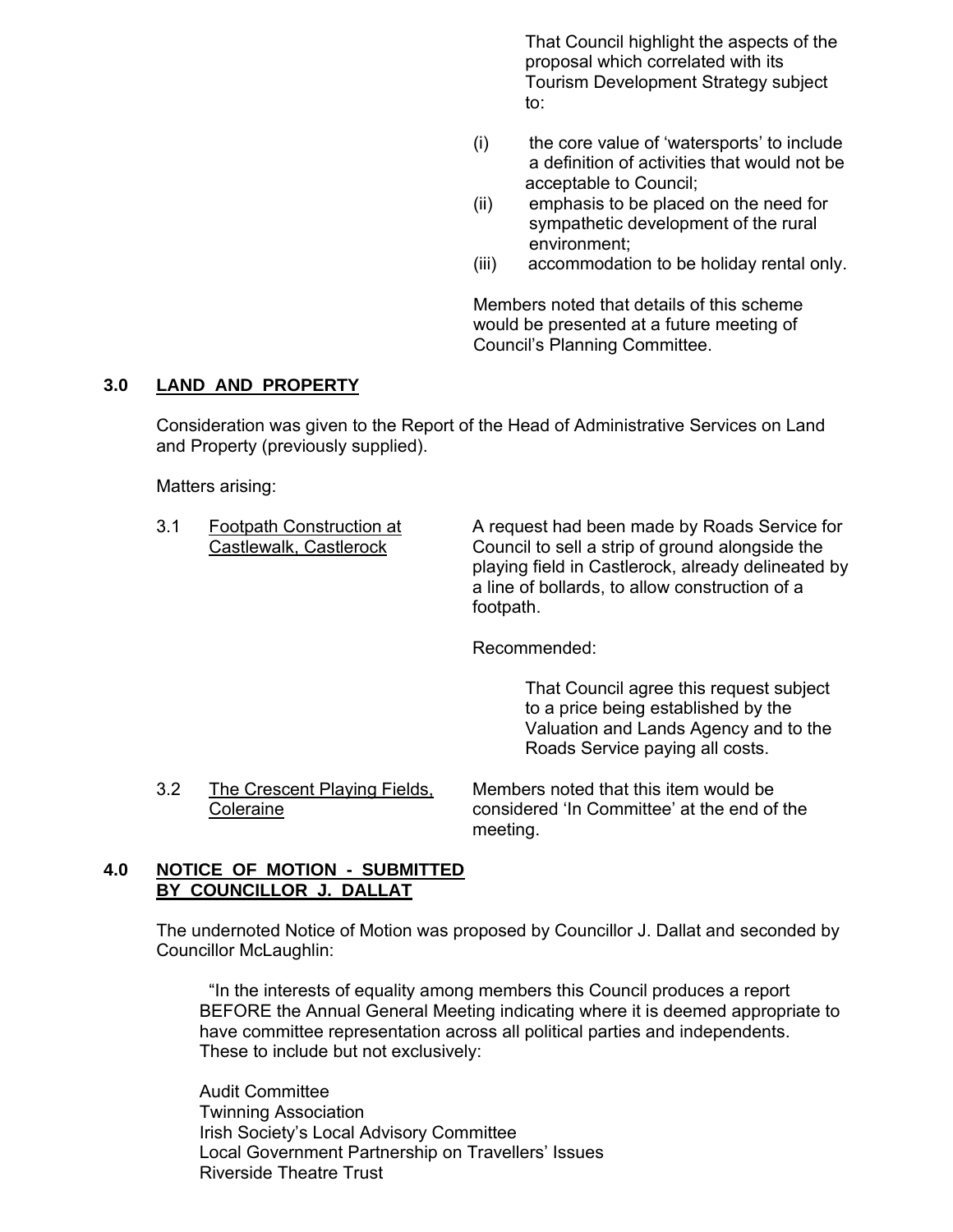Garvagh Hall Management Committee Castlerock Community Association Castlerock Recreation & Youth Hall Management Committee Coleraine & District Local Sports Advisory Council Coleraine Arts Committee Coleraine & District Home Safety Committee Various Road Safety Committees Economic Sub Group Equality Working Group"

Councillor Dallat spoke to the Motion and requested Council's support.

 Councillor Ms. Alexander suggested that each Councillor be allowed to chose six Committees, before the Annual General Meeting, at which they would like to represent Council. Further representation on Committees could then be decided at the Annual General Meeting of Council.

On being put to the meeting, the Motion was lost by fourteen votes to five.

## **5.0 NOTICE OF MOTION - SUBMITTED BY COUNCILLOR G. McLAUGHLIN**

 The undernoted Notice of Motion was proposed by Councillor G. McLaughlin and seconded by Councillor Dallat.

 "This Council will ensure that cross-party delegations to government departments, government agencies and other bodies do not infringe the principle of equality or be exclusive in any way."

 Following a short period of discussion, the Motion was put to the meeting and was lost by fourteen votes to five.

## **6.0 AUDIT COMMITTEE**

The contents of the Minutes of the Audit Committee of  $12<sup>th</sup>$  April, 2006 and associated reports (previously supplied), were noted by members.

#### **7.0 'JUSTICE FOR ATTRACTA' CAMPAIGN**

Read letter from the Belfast Telegraph (previously supplied) requesting Council support for the campaign for justice for Attracta Harron and it was proposed by Councillor Dallat, seconded by Councillor Hillis and, following discussion, recommended:

 That Council support this campaign and call on Criminal Justice Minister David Hanson to immediately bring forth legislation to end the practice of granting 50% remission for dangerous sex offenders.

## **8.0 POSTWATCH NORTHERN IRELAND**

Read letter from Postwatch Northern Ireland advising the appointment of a new Northern Ireland Chair, Dr. Maureen Edmondson, with effect from 10th April, 2006.

Committee noted that a representative of Post Office Ltd. would present to members, on Tuesday  $23<sup>rd</sup>$  May, 2006 at 6.30 pm, on the current situation regarding rural post offices in the Coleraine Borough area.